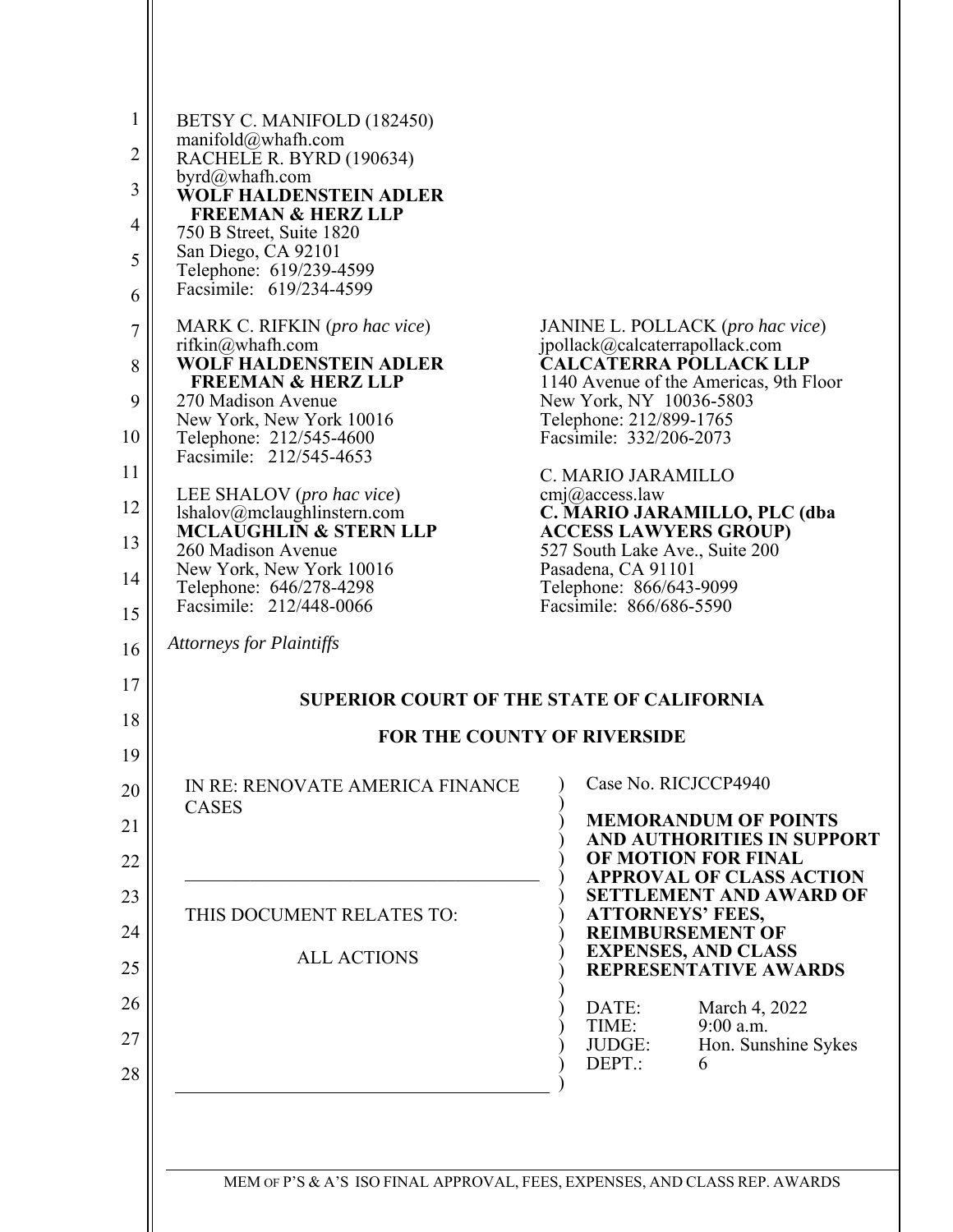| <b>TABLE OF CONTENTS</b> |                                                                                                              |  |
|--------------------------|--------------------------------------------------------------------------------------------------------------|--|
|                          |                                                                                                              |  |
| $\mathbf{I}$ .           |                                                                                                              |  |
| II.                      | PROCEDURAL HISTORY OF THE SETTLEMENT AND PROCEEDINGS4                                                        |  |
| III.                     |                                                                                                              |  |
| IV.                      |                                                                                                              |  |
| V.                       |                                                                                                              |  |
| VI.                      | THE SETTLEMENT IS FAIR, REASONABLE AND ADEQUATE AND                                                          |  |
| VII.                     |                                                                                                              |  |
|                          | A.                                                                                                           |  |
|                          | <b>B.</b>                                                                                                    |  |
| VIII.                    | THE ATTORNEYS' FEES, EXPENSES AND REPRESENTATIVE AWARDS<br>ARE FAIR AND REASONABLE AND SHOULD BE APPROVED 11 |  |
| IX.                      |                                                                                                              |  |
| X.                       | CONCLUSION                                                                                                   |  |
|                          |                                                                                                              |  |
|                          |                                                                                                              |  |
|                          |                                                                                                              |  |
|                          |                                                                                                              |  |
|                          |                                                                                                              |  |
|                          |                                                                                                              |  |
|                          |                                                                                                              |  |
|                          |                                                                                                              |  |
|                          | $-i-$                                                                                                        |  |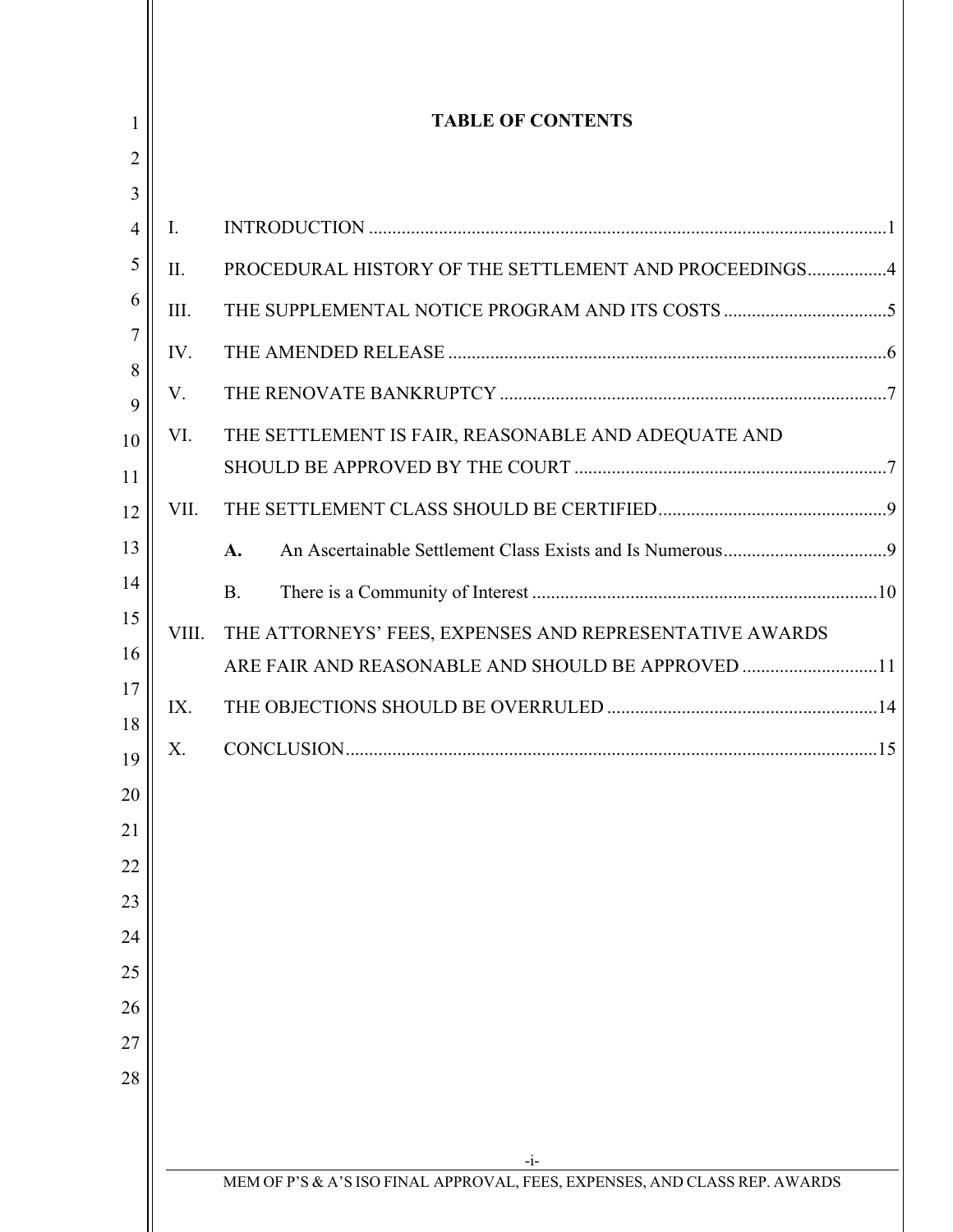| 1              | <b>TABLE OF AUTHORITIES</b>                                                         |  |  |
|----------------|-------------------------------------------------------------------------------------|--|--|
| $\overline{2}$ | Cases                                                                               |  |  |
| 3              | Bergstein v. Stroock & Stroock & Lavan,<br>No. BC483164, 2013 Cal. Super. LEXIS 593 |  |  |
| 4              |                                                                                     |  |  |
| 5              | Cellphone Termination Fee Cases,                                                    |  |  |
| 6              | Chavez v. Netflix,                                                                  |  |  |
| 7              | Consumer Privacy Cases,                                                             |  |  |
| 8              |                                                                                     |  |  |
| 9<br>10        | Daar v. Yellow Cab Co.,<br>9                                                        |  |  |
| 11             | Dandan Pan v. Qualcomm Inc.,                                                        |  |  |
| 12             | No. 16-cv-01885-JLS-DHB, 2017 U.S. Dist. LEXIS 120150                               |  |  |
| 13             | Dunk v. Ford Motor Co.,                                                             |  |  |
| 14             |                                                                                     |  |  |
| 15             | Eisen v. Carlisle & Jacquelin,                                                      |  |  |
| 16             | Global Minerals & Metals Corp. v. Superior Court,                                   |  |  |
| 17             | $\mathbf Q$                                                                         |  |  |
| 18<br>19       | Granados v. County of L.A.,<br>No. BC361470, 2018 Cal. Super. LEXIS 7789            |  |  |
| 20             | In re Amgen Sec. Litig.,                                                            |  |  |
| 21             | No. CV 7-2536 PSG (PLAx), 2016 U.S. Dist. LEXIS 148577                              |  |  |
|                |                                                                                     |  |  |
| 22<br>23       | Jordan v. Dep't of Motor Vehicles,                                                  |  |  |
| 24             | Kullar v. Foot Locker Retail, Inc.,                                                 |  |  |
| 25             |                                                                                     |  |  |
| 26             | Laffitte v. Robert Half Int'l Inc.,                                                 |  |  |
| 27             | LeBlanc-Sternberg v. Fletcher,                                                      |  |  |
| 28             |                                                                                     |  |  |
|                |                                                                                     |  |  |
|                |                                                                                     |  |  |
|                | MEM OF P'S & A'S ISO FINAL APPROVAL, FEES, EXPENSES, AND CLASS REP. AWARDS          |  |  |
|                |                                                                                     |  |  |

 $\mathsf{l}$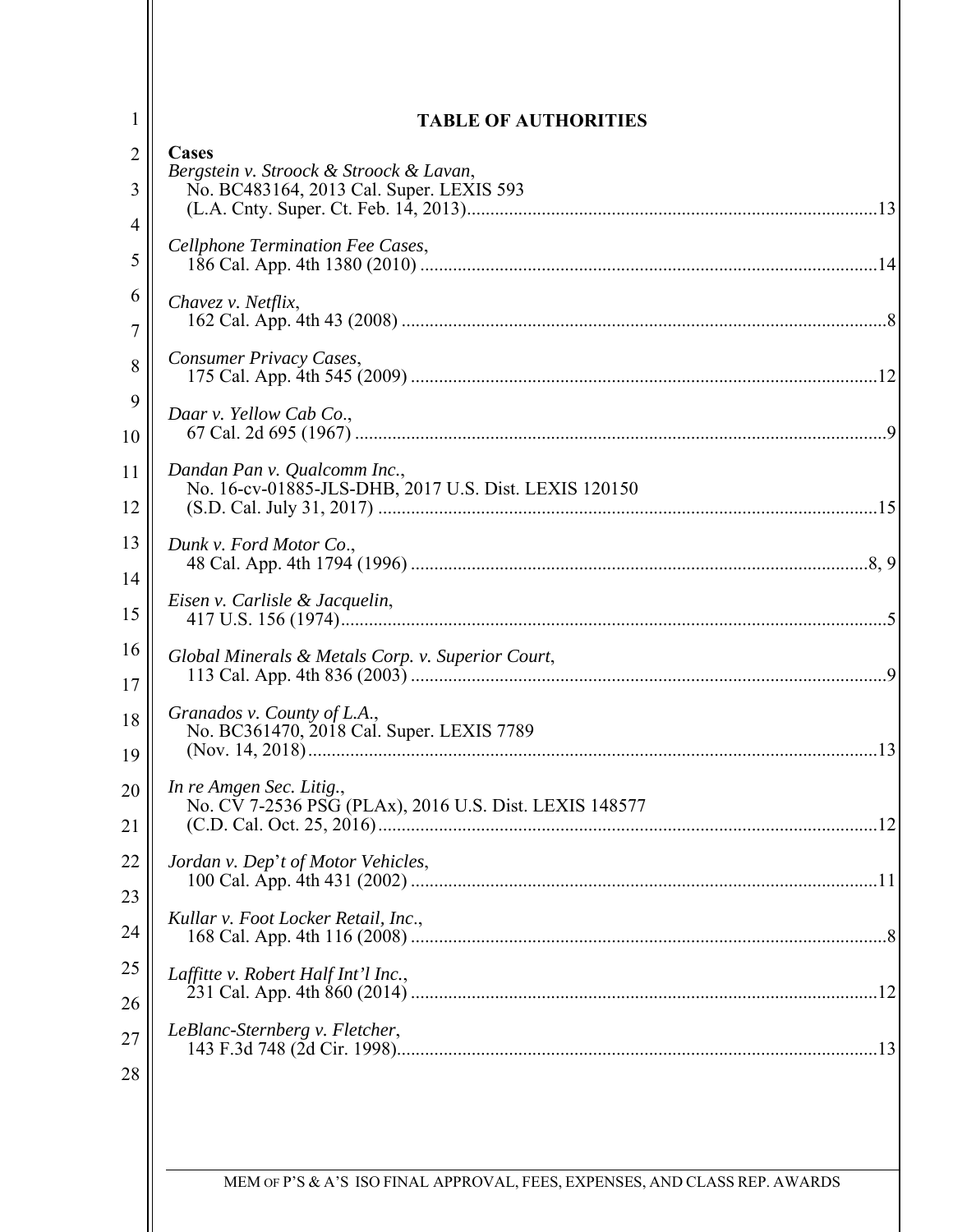| $\mathbf{1}$<br>$\overline{c}$ | Linder v. Thrifty Oil Co.,                                                                   |  |
|--------------------------------|----------------------------------------------------------------------------------------------|--|
| 3<br>4                         | Mackinnon v. Imvu, Inc.,<br>No. 111-cv-193767, 2016 Cal. Super. LEXIS 175                    |  |
| 5                              | McGhee v. Bank of Am.,                                                                       |  |
| 6<br>7                         | Mo. v. Jenkins,                                                                              |  |
| 8<br>9                         | Oxina v. Lands' End, Inc.,<br>No. 14cv2577-MMA (NLS), 2016 U.S. Dist. LEXIS 191738           |  |
| 10<br>11                       | Perfect 10, Inc. v. Giganews, Inc.,<br>No. CV 11-07098-AB (SHx), 2015 U.S. Dist. LEXIS 54063 |  |
| 12<br>13                       | Richmond v. Dart Industries, Inc.,                                                           |  |
| 14                             | Rodriguez v. Cnty. of Los Angeles,                                                           |  |
| 15<br>16                       | Serrano v. Priest,                                                                           |  |
| 17                             | Washington Mutual Bank v. Superior Court,<br>10                                              |  |
| 18<br>19<br>20                 | <b>Statutes</b>                                                                              |  |
| 21                             | <b>Rules</b>                                                                                 |  |
| 22                             |                                                                                              |  |
| 23<br>24                       |                                                                                              |  |
| 25                             |                                                                                              |  |
| 26                             |                                                                                              |  |
| 27                             |                                                                                              |  |
| 28                             |                                                                                              |  |
|                                |                                                                                              |  |
|                                |                                                                                              |  |
|                                | MEM OF P'S & A'S ISO FINAL APPROVAL, FEES, EXPENSES, AND CLASS REP. AWARDS                   |  |
|                                |                                                                                              |  |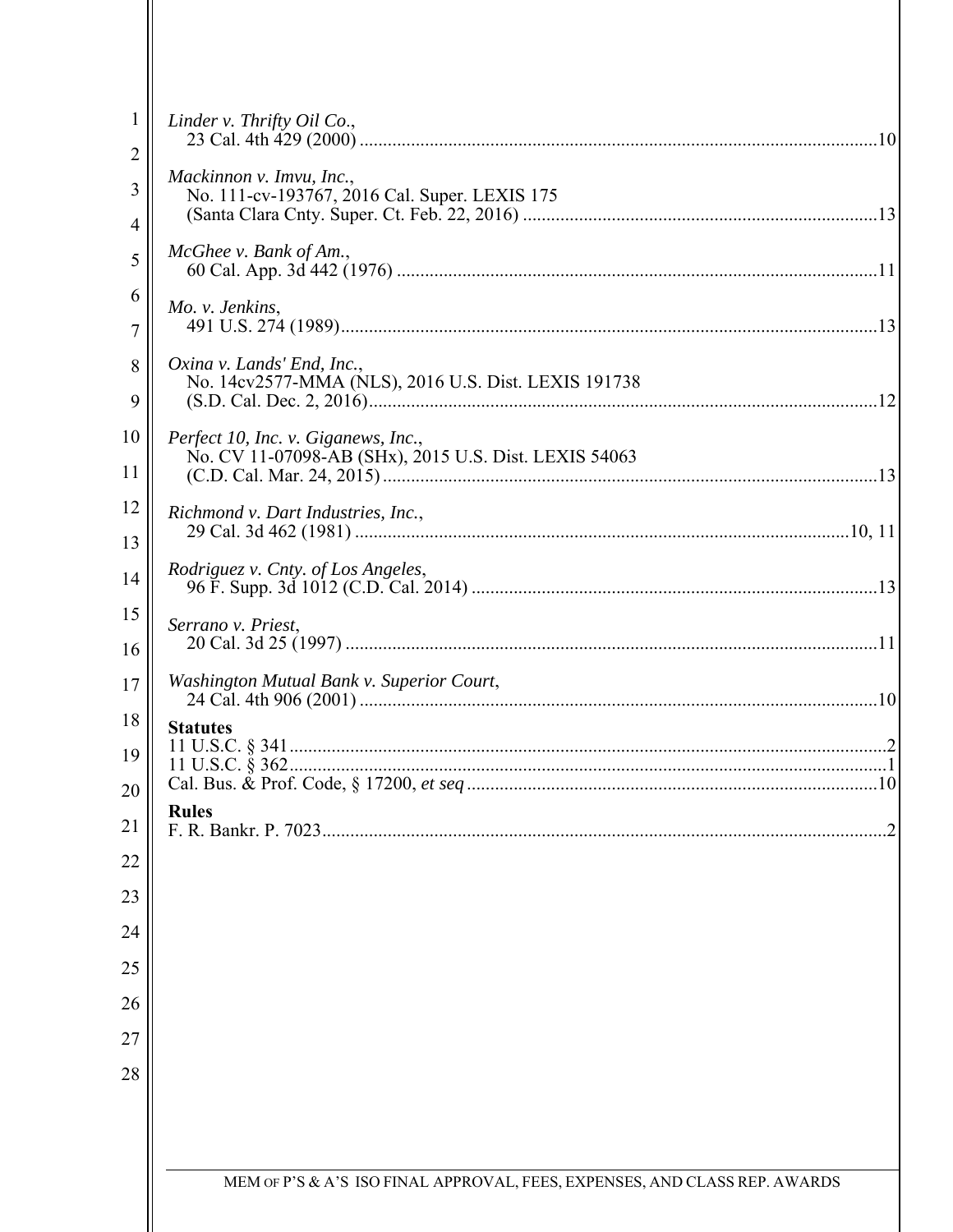1

#### **I. INTRODUCTION**

2 3 4 5 6 7 8 9 10 11 12 13 14 15 16 17 18 19 20 21 Plaintiffs George Loya, Judith Loya, Richard Ramos, Michael Richardson and Shirley Petetan (collectively, "Plaintiffs") submit this memorandum in support of their Motion for Final Approval of Class Action Settlement ("Final Approval Motion") and Award of Attorneys' Fees, Reimbursement of Expenses, and Class Representative Awards ("Fee Motion"). Over five years ago, Class Counsel undertook three separate cases seeking redress for persons or entities who were deceived in connection with obtaining Property Assessed Clean Energy ("PACE") tax assessment financing through Renovate America, Inc.'s ("Renovate" or "Defendant") Home Energy Renovation Opportunity ("HERO") program in several respects related to specific disclosures in their tax assessment contracts. The three original complaints included as defendants Renovate and, respectively, each of the governmental entities involved in the HERO program for each region, namely the Western Riverside Council of Governments ("WRCOG"), the San Bernardino Associated Governments ("SANBAG"), and the County of Los Angeles ("LAC"). Plaintiffs generally alleged that certain of the fees and features of the tax assessment contracts were misrepresented and unfair. These were risky and hard-fought cases, as demonstrated by the fact that they were litigated through dismissal proceedings in both federal and state court. Through the hard work of Class Counsel and the dedication to the case of the Plaintiffs, a \$2,255,000.00 Settlement was achieved, and through determination and negotiations by Class Counsel the Settlement was saved from bankruptcy proceedings. Plaintiffs now seek final approval of the Settlement, and Class Counsel seek fees and expenses for their work in achieving that Settlement, as well as Class Representative Awards for the Plaintiffs.

22 23

24 25 26 27 28 After multiple interim proceedings, the Court originally scheduled the Final Approval Hearing for February 11, 2021. But on December 23, 2020, Renovate and its related entities filed a Notice of Stay of Proceedings in this Court due to the filing of a voluntary petition under chapter 11 of Title 11 of the United States Code in the District of Delaware (the "Bankruptcy Action"). As a result, in accordance with 11 U.S.C. § 362, all proceedings in this Court were stayed pending further order. Class Counsel did not know if they would be able to save the Settlement given that the committee of unsecured creditors had a justiciable claim that the settlement funds in escrow,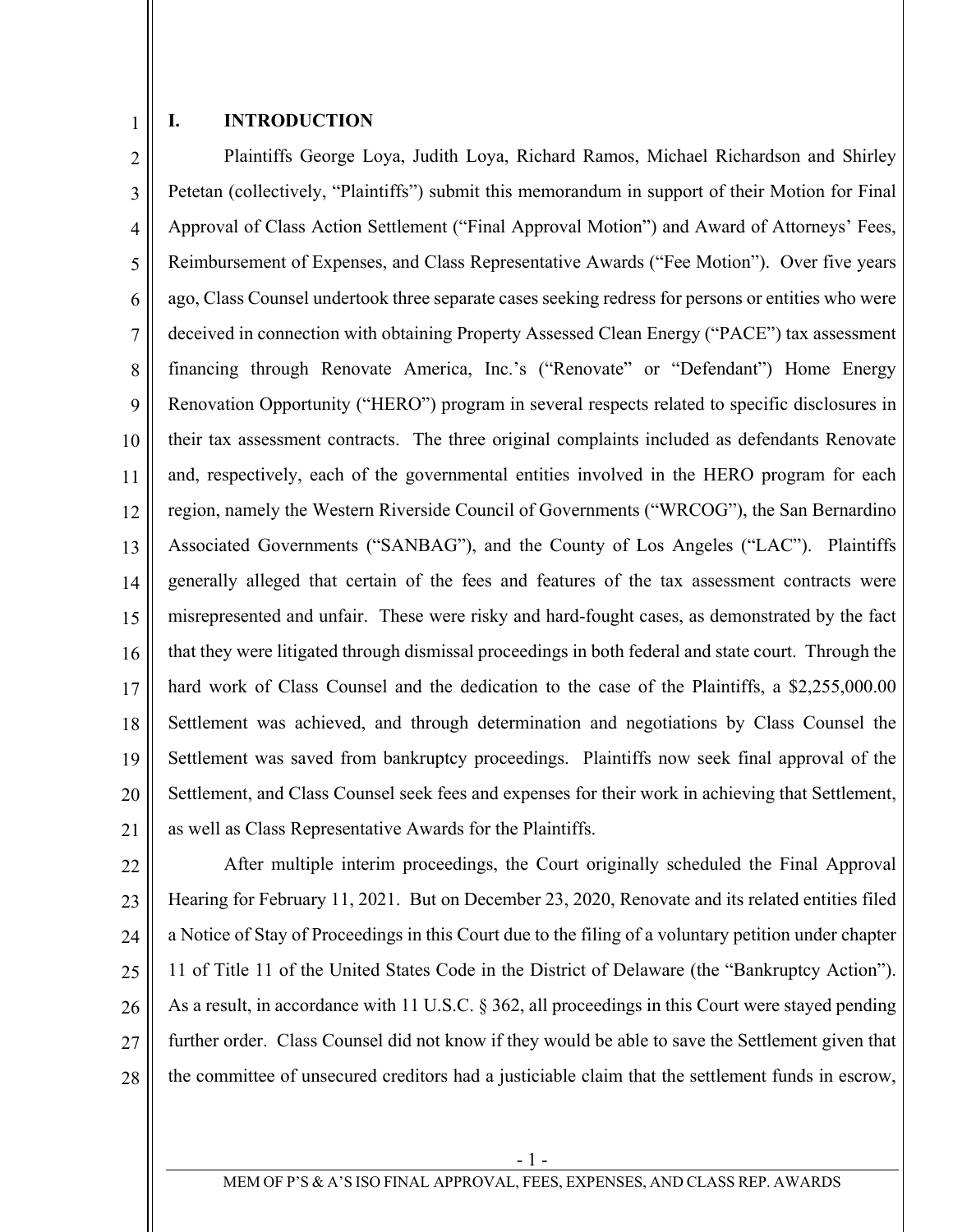1 2 3 4 5 6 7 8 9 10 11 12 13 14 15 16 17 18 19 20 21 22 in the amount of \$1.7 million (the "Escrowed Funds"), were "property of the bankruptcy estate" pursuant to 11 U.S.C. § 341. Upon retention of bankruptcy counsel, a motion for relief from the automatic stay was filed on behalf of the Class Representatives and a Class Claim was filed in the Bankruptcy Action. The Debtors-in-Possession elected to not challenge the position of the Class regarding ownership rights to the Escrowed Funds but reserved the right to do so pending resolution of the stay relief motion. As with most chapter 11 proceedings as large as Renovate, the Class was required to reach an agreement with the Committee of Unsecured Creditors in addition to reaching an agreement with the Debtors-in-Possession concerning ownership rights to the Escrowed Funds. After more than a year of hearings and negotiations with counsel for both the Debtors and the Committee of Unsecured Creditors, an agreement was reached whereby \$250,000 was remitted to the Debtors and the Committee of Unsecured Creditors as a "carve-out" (the "Carveout"). In addition, the Debtors-in-Possession requested that bankruptcy counsel actively support the Debtors concerning certain motions and objections so that a chapter 11 Plan could be confirmed by the Bankruptcy Court. The Debtors were able to confirm their chapter 11 Plan, which specifically provided for the treatment of the Class Claim as a "Class Claim" under the Bankruptcy Code (F. R. Bankr. P. 7023). While the Class was only preliminarily certified prior to the filing of the chapter 11 petition by Renovate, bankruptcy counsel and counsel for the Debtors and the Committee of Unsecured Creditors all agreed that the "Class Proof of Claim" filed by bankruptcy counsel should be considered as a perfected Class so that further litigation in the bankruptcy court would not be needed. Through close collaboration with bankruptcy counsel, Class Counsel submit that the Settlement, including the requested attorneys' fees, expenses and Class Representative Awards, is fair, reasonable and adequate and should be approved.

23 24 25 26 27 28 The total amount of the Settlement was originally \$2,550,000 and, pursuant to the parties' agreement, Renovate deposited the Escrowed Funds in March 2020, prior to Plaintiffs' filing of the Motion for Final Approval. As such, Class Counsel currently seek an award of attorneys' fees in the amount of \$561,000.00, which represents 33% of the \$1.7 million in Escrowed Funds. As noted above, as part of the negotiations in the Bankruptcy Action, the Class Proof of Claim in the Bankruptcy Action was "allowed" in the amount of \$1,100,000 and is now part of the liquidation

- 2 -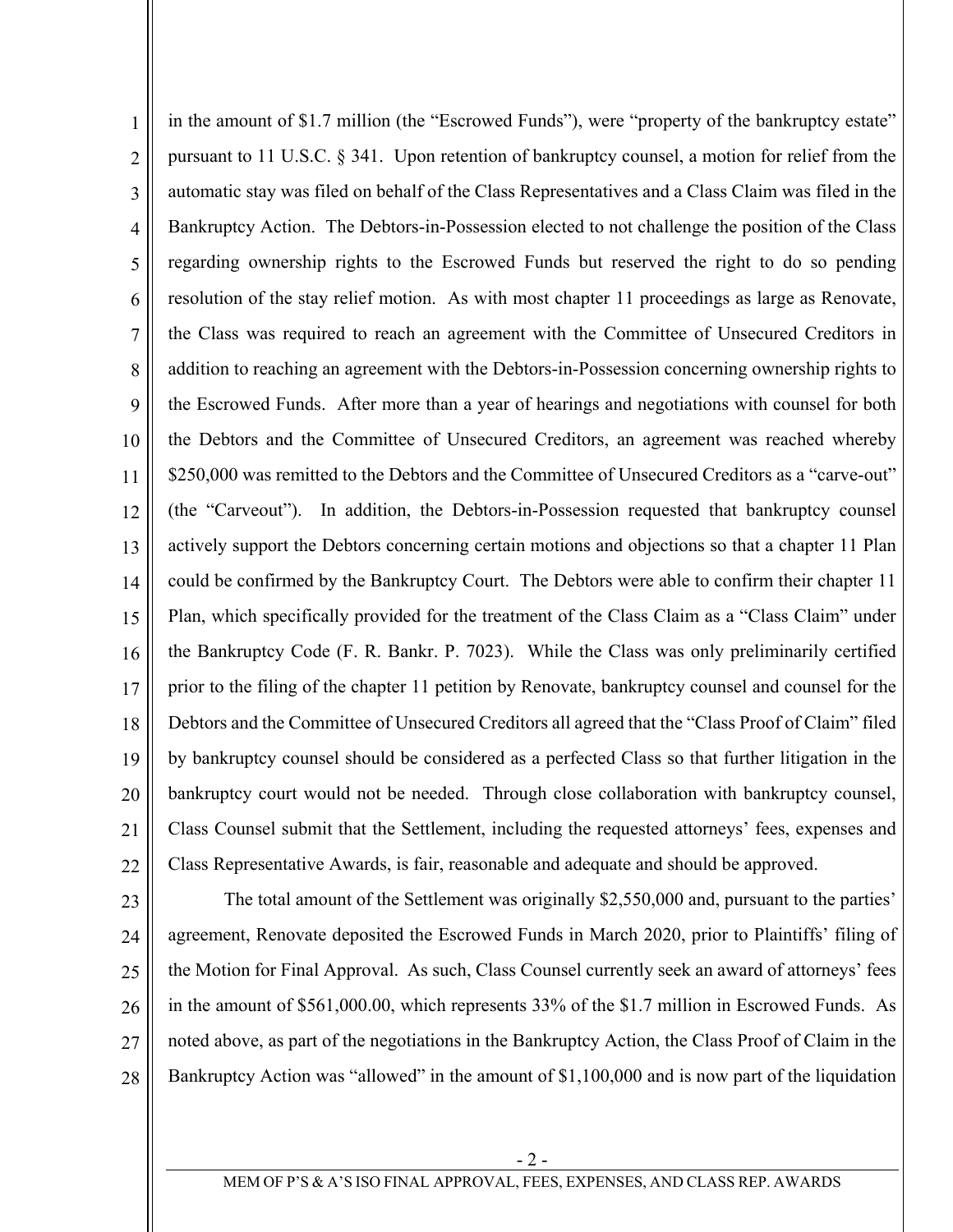1 2 3 4 5 6 7 8 9 10 11 12 trust established by the confirmed chapter 11 Plan. Accordingly, Class Counsel and bankruptcy counsel have provided a potential avenue for the Class to receive additional monies out of the Bankruptcy Action, in addition to the balance of the Escrowed Funds remaining after payment of the \$250,000 Carveout. While Class Counsel cannot guarantee the collection of Class Claims beyond the net Escrowed Funds, bankruptcy counsel and Class Counsel are hopeful that at least a portion of the Class Claim amount remaining will be paid from the activities of the Bankruptcy Court's Liquidating Trustee in pursuing claims of the bankruptcy estate against other third parties. Should the Court approve the Settlement and fee request, Class Counsel also request permission to distribute any additional monies to the Class obtained in the Bankruptcy Action through the Class Proof of Claim, less the same percentage of attorneys' fees and any additional appropriate and reasonable expenses. Should that occur, Class Counsel will submit a motion for distribution to effectuate same.

13 14 15 16 17 18 19 20 21 While there were objections to the Settlement, they were proportionally small compared to the number of Class Members (0.14%); moreover, they lack merit and should be overruled. In fact, this Court has already overruled in its first review of the Settlement and request for attorneys' fees all categories of objections received. Most of the objections were complaints about the HERO program itself, the contractors or the work performed, which are not complaints about the Settlement. Others were complaints that the Settlement was too small, which is not a valid basis for denying approval of a settlement that was negotiated at arm's-length. While there were a few objections about Class Counsel's attorneys' fees, they have already been overruled by the Court. The single objection to the Representative Awards to Plaintiffs should be overruled.

22 23 24 25 26 In short, in spite of Defendant's bankruptcy and through the diligence of Class Counsel, there are Settlement funds remaining to distribute, and possibly additional funds to distribute at a later date through the Bankruptcy Action. Class Counsel thus ask the Court to approve the Settlement of \$2,550,000 as fair, reasonable and adequate, and approve the requested attorneys' fees of \$561,000.00 and expenses of \$82,914.59<sup>1</sup> as fair and reasonable (as well as the right to a

27

 $\overline{a}$ 

28

1 The Amended Notice stated that the expenses would not exceed \$80,000; however, the Bankruptcy Action was totally unforeseen at that point and the additional expenses relate to the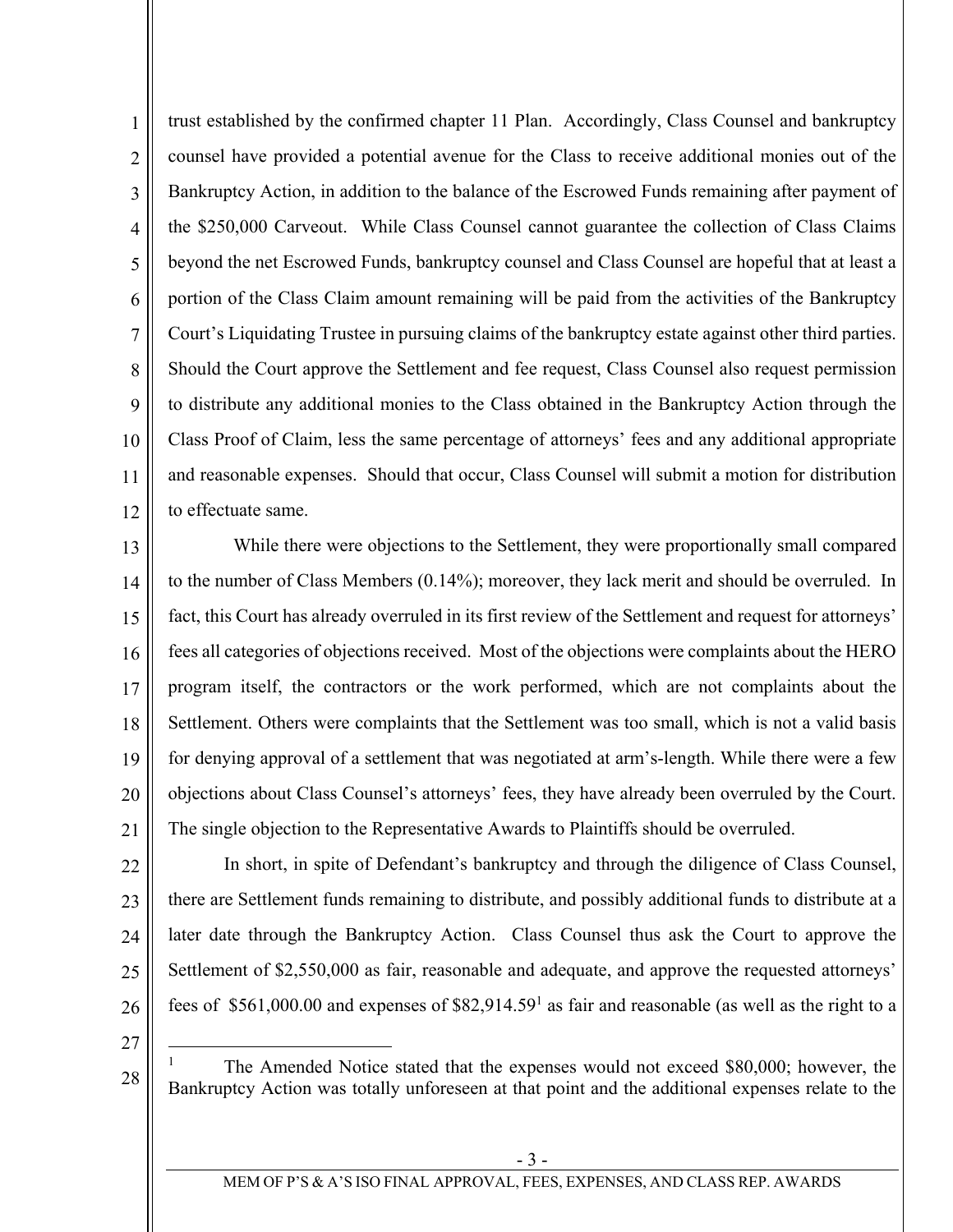1 2 33% attorneys' fee and expenses for any additional sums obtained through the Class Proof of Claim in the Bankruptcy Action).

3

### **II. PROCEDURAL HISTORY OF THE SETTLEMENT AND PROCEEDINGS**

4 5 6 7 8 9 10 11 12 13 14 15 16 17 18 19 20 21 22 23 24 Given the extensive briefing to date, Plaintiffs refer the Court to the prior Memoranda and will recount the procedural history only as necessary for context given the Bankruptcy Action.<sup>2</sup> Pursuant to the Preliminary Approval Order, Plaintiffs filed their Motion for Final Approval on May 26, 2020 and a supplemental memorandum on June 15, 2020, which addressed the objections the parties had received and the number of requests for exclusion. Thereafter, the parties received five (5) additional requests for exclusion and four (4) additional objections, which Plaintiffs addressed in their second supplemental memorandum dated July 1, 2020. One such objection was by four legal services organizations, the Public Law Center, University of California at Irvine Consumer Law Clinic, East Bay Community Law Center and Legal Aid Society of San Diego (collectively, the "Nonprofits"), which raised objections to, among other things, the sufficiency of the Notice. On July 7, 2020, the Court issued its Tentative Ruling, which tentatively granted the Final Approval Motion and the Fee Motion. The Nonprofits requested oral argument and, on July 8, 2020, the Court held the Final Approval Hearing and heard argument from the Nonprofits. One of the arguments centered on the sufficiency of the Notice to the Class in which the Nonprofits presented arguments not previously contained in their Objection. Given the various concerns raised at the Final Approval Hearing regarding the Notice, the Court adjourned the hearing and scheduled a status conference for July 15, 2020. In advance of that status conference, Class Counsel submitted supplemental briefing and recommended that supplemental notice be mailed to the Class. At the status conference on July 15, the Court heard argument about the proposed supplemental notice program and about the clarity of the Release language in the First Amended Settlement Agreement. The Court set a schedule for further briefing on these issues. Class Counsel

25

27 28 <sup>2</sup> *See also* Joint Declaration of Janine L. Pollack and Rachele R. Byrd in Support of Plaintiffs' Motion for Final Approval of Class Action Settlement and Award of Attorneys' Fees, Reimbursement of Expenses and Class Representative Awards ("Joint Decl. II"), filed concurrently herewith, §§ II-IV.

<sup>26</sup>  Bankruptcy Action. As such the small overage of \$2,914.59 is fair and reasonable and should be approved by the Court.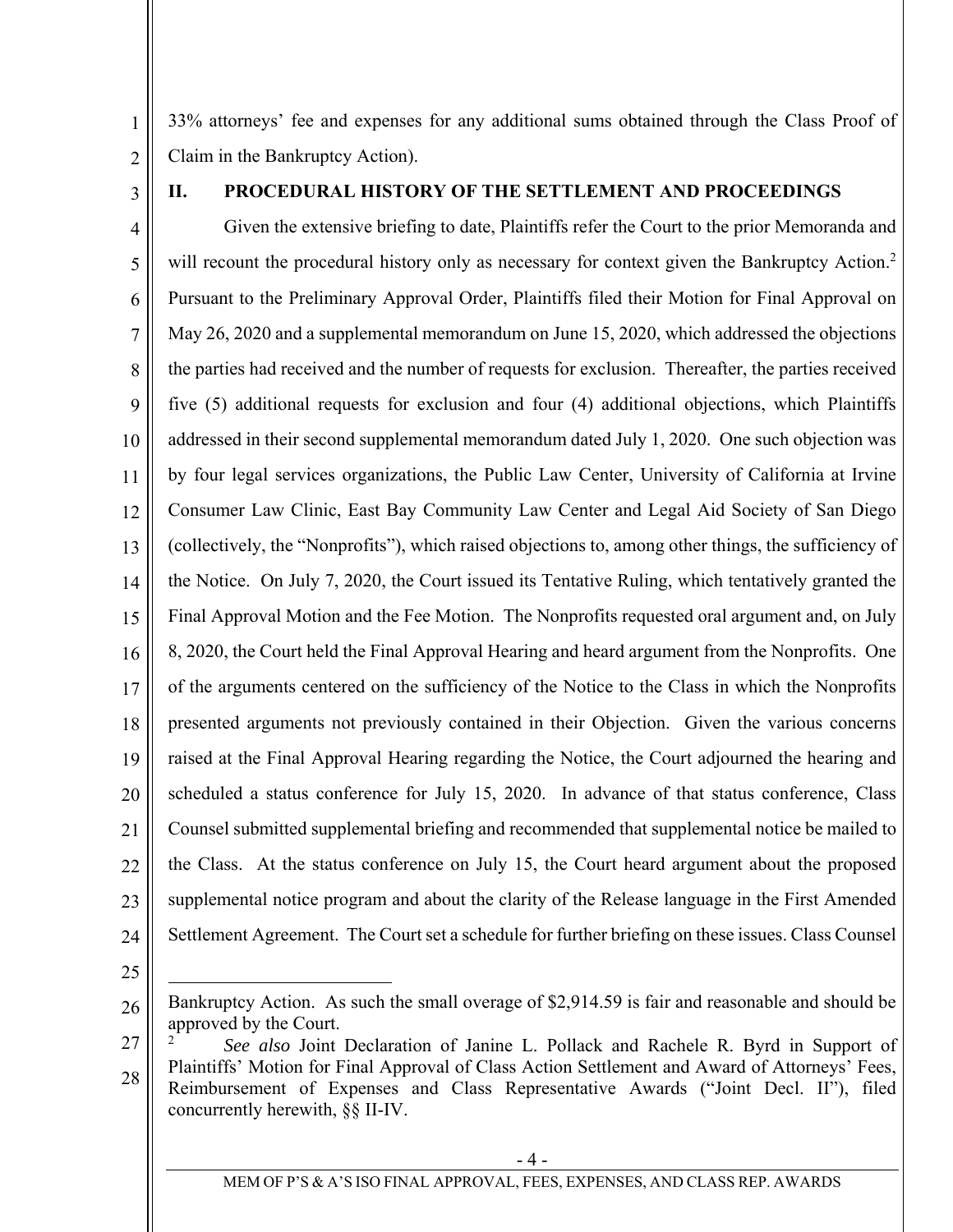1 2 3 4 5 6 proposed to implement the supplemental notice program described below and in the Fourth Supplemental Declaration of Cameron R. Azari, Esq. on Implementation and Adequacy of Settlement Notices and Notice Plan, filed July 29, 200 (the "Fourth Azari Decl."), and the parties agreed to amend the Release language to more clearly identify the claims being released by the Settlement. Class Counsel thus addressed all the issues raised by the Nonprofits regarding the notice program and the release and the Court approved the proposed supplemental notice program.

### 7

8

9

10

11

12

13

14

15

16

17

18

19

20

21

22

## **III. THE SUPPLEMENTAL NOTICE PROGRAM AND ITS COSTS**

The supplemental notice to the Class (the "Supplemental Notice Program") entailed:

- 1) The Long Form Notice was amended (the "Amended Notice") to include, among other things identified below, amended Release language (*see* section IV, *infra*), and was sent by U.S. Mail to every Class Member in both English and Spanish, including the Exclusion and Objection Forms. *See* **Exhibit A** to the Declaration of Cameron R. Azari, Esq. on Implementation and Adequacy of Supplemental Settlement Notice Plan dated Jan. 20, 2022 ("Fifth Azari Decl."), filed herewith;
- 2) The Amended Notice identified a new deadline for opting out of or objecting to the Settlement and provided instructions on how Class Members could withdraw a previously submitted objection or exclusion;
- 3) The entire Settlement Website and Interactive Voice Response (IVR) system available at the toll-free telephone number was translated and available in Spanish;
- 4) Class Members were permitted to submit objections and exclusions by email, and the Amended Notice so advised and specified an email address to do so;
- 5) The Amended Notice advised Class Members that when they called the Settlement toll-free telephone number they could request a Spanish-speaking representative or assistance in any other language as needed; and
	- 6) The Amended Notice specified the continued Final Approval Hearing date/time.

# *See* Second Amended Settlement Agreement ("SASA") reflecting these changes.

23 24 25 26 27 28 This Supplemental Notice Program and second chance to object/opt-out addressed all objectors' concerns regarding the notice program, namely, that some Notices sent by email were not delivered, that Spanish-speaking Class Members did not have access to the Notice in their language, and that the elderly and others either do not have internet access or do not use or review email. Due process requires that reasonable notice of the settlement be given to all potential class members. *See Eisen v. Carlisle & Jacquelin*, 417 U.S. 156, 177 (1974). Reasonable notice is understood to be the best notice that is practicable under the circumstances. Plaintiffs submit that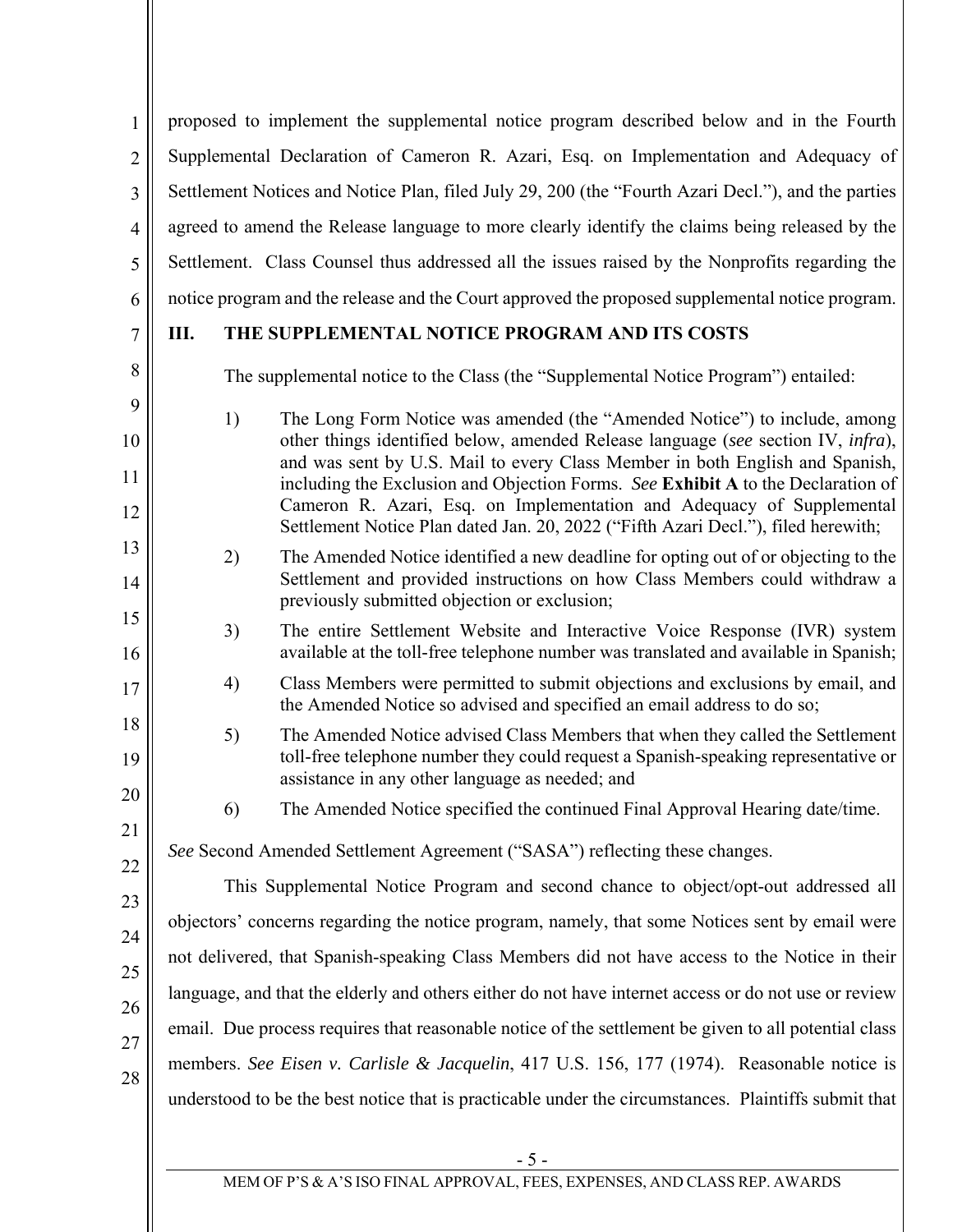the Supplemental Notice Program and amended Release met all constitutional requirements.

2 3 4 5 6 7 8 9 10 11 12 13 14 15 16 17 18 19 Epiq agreed to waive approximately \$6,000 in administration costs associated with printing and mailing the Amended Notices and to coordinate the translation. *See* Fourth Azari Decl., ¶ 11. The cost to the Class of printing and mailing the long form Amended Notice was approximately \$51,000. *Id.* Epiq estimated that the translation costs would be approximately \$2,100, which included translating the following Settlement materials into Spanish: long form Amended Notice, amended Exclusion Request Form, amended Objection Form, Settlement Website and toll-free telephone number IVR. *Id.* Epiq estimated that the cost for undeliverable and re-mail activities associated with the Amended Notice as described in paragraph 7 of the Fourth Azari Decl. would approximately \$4,400. *Id.*. Epiq further estimated that the cost for the development, testing and deployment of the existing Settlement Website and toll-free telephone number IVR in Spanish, described in paragraph 8 of the Fourth Azari Decl., would be approximately \$3,500. *Id.*. In total, the costs to the Class associated with the foregoing Supplemental Notice Program and Spanishtranslation activities was estimated to be approximately \$61,000. *Id*. In light of the foregoing, the total cost of administration is currently estimated to be approximately \$196,000 (\$135,000 original cap plus \$61,000 in new costs associated with the Supplemental Notice Program) (*id.*), which was stated in the Amended Notice. Epiq has deducted its costs on an ongoing basis from the Escrowed Funds and has, to date, deducted \$173,053.94 with \$22,946.06 remaining to be deducted. Fifth Azari Decl., ¶ 20.

20 21 22 23 24 25 It is appropriate for the Class to bear such costs from the Settlement Fund. These are costs that would have been properly incurred by the Class had these notice activities been implemented at the outset of the notice program. There are no additional administration costs associated with the Supplemental Notice Program because Epiq waived those, as described above. Class Counsel took the new costs into account in computing the likely refunds to Class Members, and such amounts are reflected in the Amended Notice.

26

1

#### **IV. THE AMENDED RELEASE**

27 28 Class Counsel and Defendant's counsel amended the Release language for clarity following the various proceedings discussed above. *See* Joint Decl. II at ¶ 32; SASA, ¶¶ 5.01,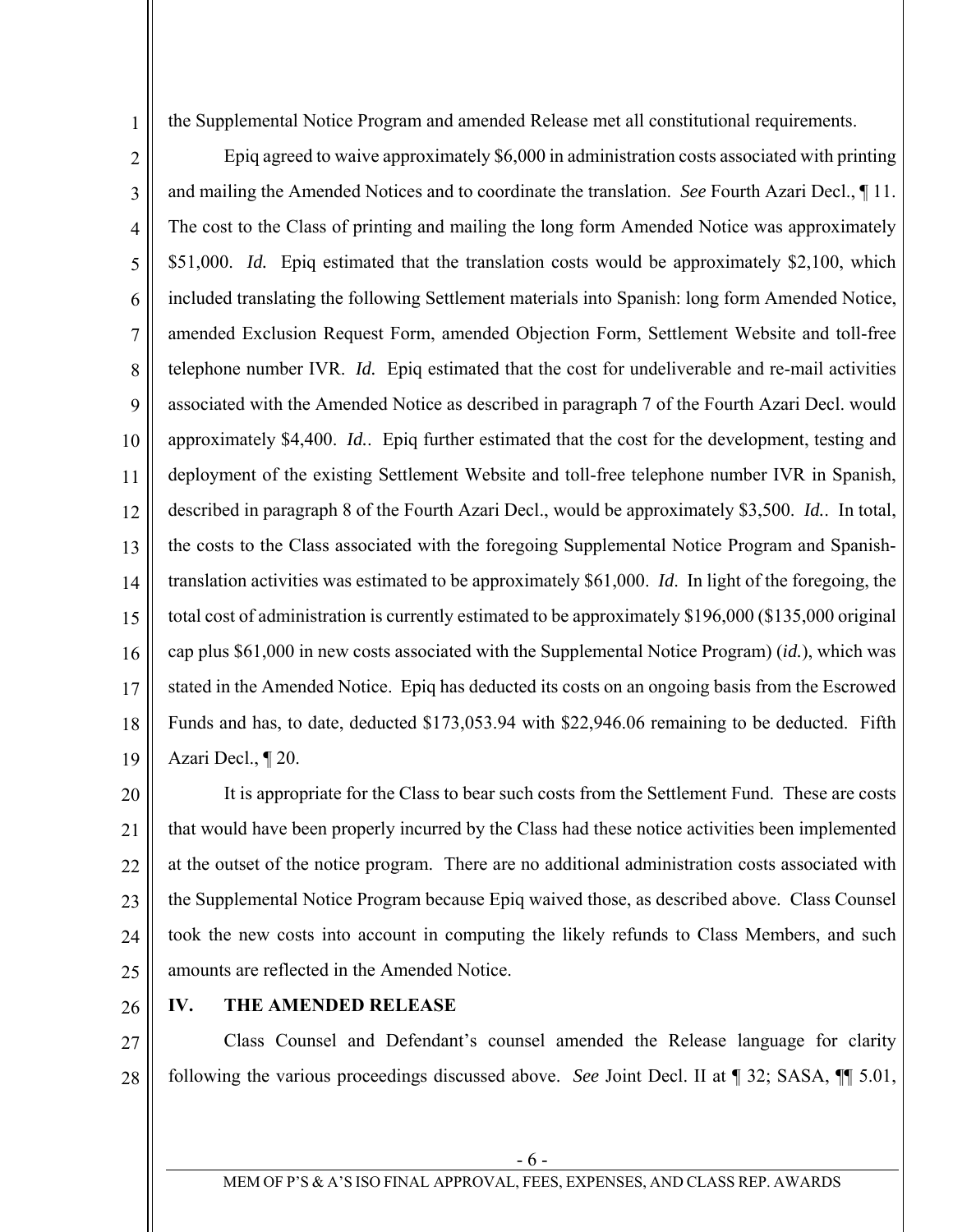2 3 4 5.02. Class Counsel believe that this amended Release addressed the Court's concerns yet honored the agreement the parties entered into when they settled the Actions as well as this Court's standard language regarding releases that has been used in thousands of class action settlements over the course of many years. As such, the amended Release should be approved by the Court.

5

1

#### **V. THE RENOVATE BANKRUPTCY**

6 7 8 9 10 11 12 13 14 15 16 17 18 19 20 21 22 23 24 25 As noted above, on December 23, 2020, following dissemination of the mailed notice in the Supplemental Notice Program but prior to the deadline for opt-outs and objections, all proceedings in this Court came to a halt due to Renovate's Bankruptcy Action. Certain parties in the Bankruptcy Action took the position that the Escrowed Funds were part of the bankruptcy estate and could not be used for the Settlement in this case, and Class Counsel were forced to hire bankruptcy counsel and local Delaware counsel ("Bankruptcy Counsel") to protect the Class and the Escrowed Funds. For nearly a year, Bankruptcy Counsel fought to save the Escrowed Funds, and the only way to do so and proceed with the Settlement was to negotiate a compromise, which would allow the majority of the funds in escrow to be paid to the Class. That compromise was the Carveout of \$250,000 from the Escrowed Funds to be paid to Renovate or the Liquidating Trustee, which was approved by the Bankruptcy Court and this Court. *See* Stipulation and Order Approving Bankruptcy Payment to Defendant and Resetting Final Approval Hearing, entered Nov. 29, 2021. However, because, as part of the negotiations in the Bankruptcy Action, Class Counsel, through Bankruptcy Counsel, was able to negotiate that the Class Proof of Claim in the Bankruptcy Action will be deemed allowed in the amount of \$1,100,000, Class Counsel has provided a potential avenue for the Class to receive additional monies out of the Bankruptcy Action, should there be any monies available. If the Court approves the instant Settlement, Class Counsel seeks attorneys' fees and expenses for any additional funds obtained through the Class Proof of Claim in the Bankruptcy Action and will submit a motion for distribution regarding same. For this reason, Class Counsel seeks final approval of the entire amount of the Settlement of \$2,550,000.

26

27

28

**VI. THE SETTLEMENT IS FAIR, REASONABLE AND ADEQUATE AND SHOULD BE APPROVED BY THE COURT** 

Plaintiffs seek final approval for the Settlement in the amount of \$2,550,000, with the remaining Escrowed Funds after deduction of all approved fees, expenses and awards to be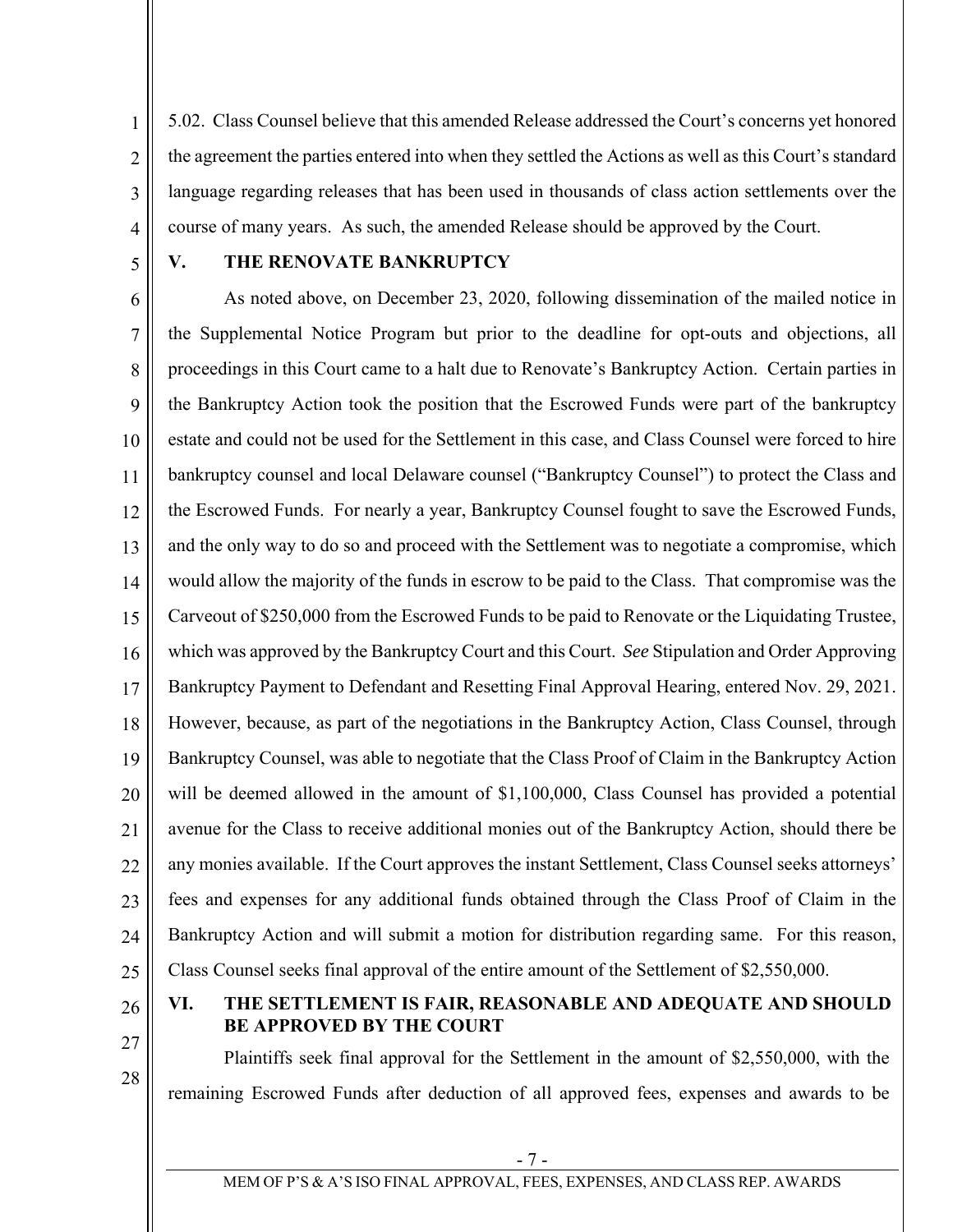1 2 3 4 5 6 7 8 distributed upon final approval (after any appeals) and any other recovered funds to be distributed at a later date.<sup>3</sup> Plaintiffs' previously-filed Final Approval Motion demonstrates why the Settlement amount of \$2,550,000 was fair, reasonable and adequate. Now that Renovate has filed for bankruptcy, further recovery against Renovate is highly challenging at best. Under the SASA, all Class Members will receive a partial refund of certain monies paid in connection with their tax assessment contracts. *See* Joint Decl. II, Ex. A (SASA), ¶ 4.03. Plaintiffs respectfully submit that under the current circumstances, the terms of the Settlement are fair, reasonable and adequate and that the requirements for final approval are satisfied.<sup>4</sup>

9 10 11 12 13 14 15 A class action settlement should be approved where the court finds it is fair, adequate, and reasonable to the class members. *See Kullar v. Foot Locker Retail, Inc*., 168 Cal. App. 4th 116, 127, 133 (2008).Moreover, a class action settlement is presumed to be fair if: (1) it is "'reached through arm's-length bargaining; (2) investigation and discovery are sufficient to allow counsel and the court to act intelligently; (3) counsel is experienced in similar litigation; and (4) the percentage of objectors is small.'" *Chavez v. Netflix*, 162 Cal. App. 4th 43, 52 (2008) (quoting *Dunk v. Ford Motor Co*., 48 Cal. App. 4th 1794, 1802 (1996)).

16 17 18 As shown below, the Settlement meets these standards and the Court should grant it final approval. First, to assess the fairness, adequacy, and reasonableness of a class action settlement, the Court should consider "the strength of plaintiffs' case, the risk, expense, complexity and likely

19

22 23 24 25 26 27 28 4 The Amended Notice stated that the average Class Member is expected to receive approximately \$18.80 but that the amount could vary from a range of approximately \$4.07 to approximately \$226.88, depending on a variety of factors, including the size of the Class member's financing contract. Given that at this time it is unknown whether there will be any further recovery from the Bankruptcy Action, Class Counsel cannot predict with precision the average amount a Class Member is likely to receive. Analyzed from the current funds available for distribution, the average Class Member is expected to receive approximately \$7.74, but that the amount could vary from a range of approximately \$1.67 to approximately \$93.35, depending on a variety of factors, including the size of the Class Member's financing contract. Moreover, Class Counsel filed a Class Claim, which is an unsecured claim, in the Bankruptcy Action and the Class is entitled to recover the amount of its claim from the Liquidating Trust should sufficient funds become available.

<sup>20</sup>  21  $\overline{a}$ 3 Regarding the injunctive relief, SANBAG's HERO Loan program ceased to exist as of June 30, 2017, and LAC's HERO Loan program ceased to exist in or around May 2020 (*see* https://www.latimes.com/homeless-housing/story/2020-05-21/la-fi-pace-home-improvementloans-la-county).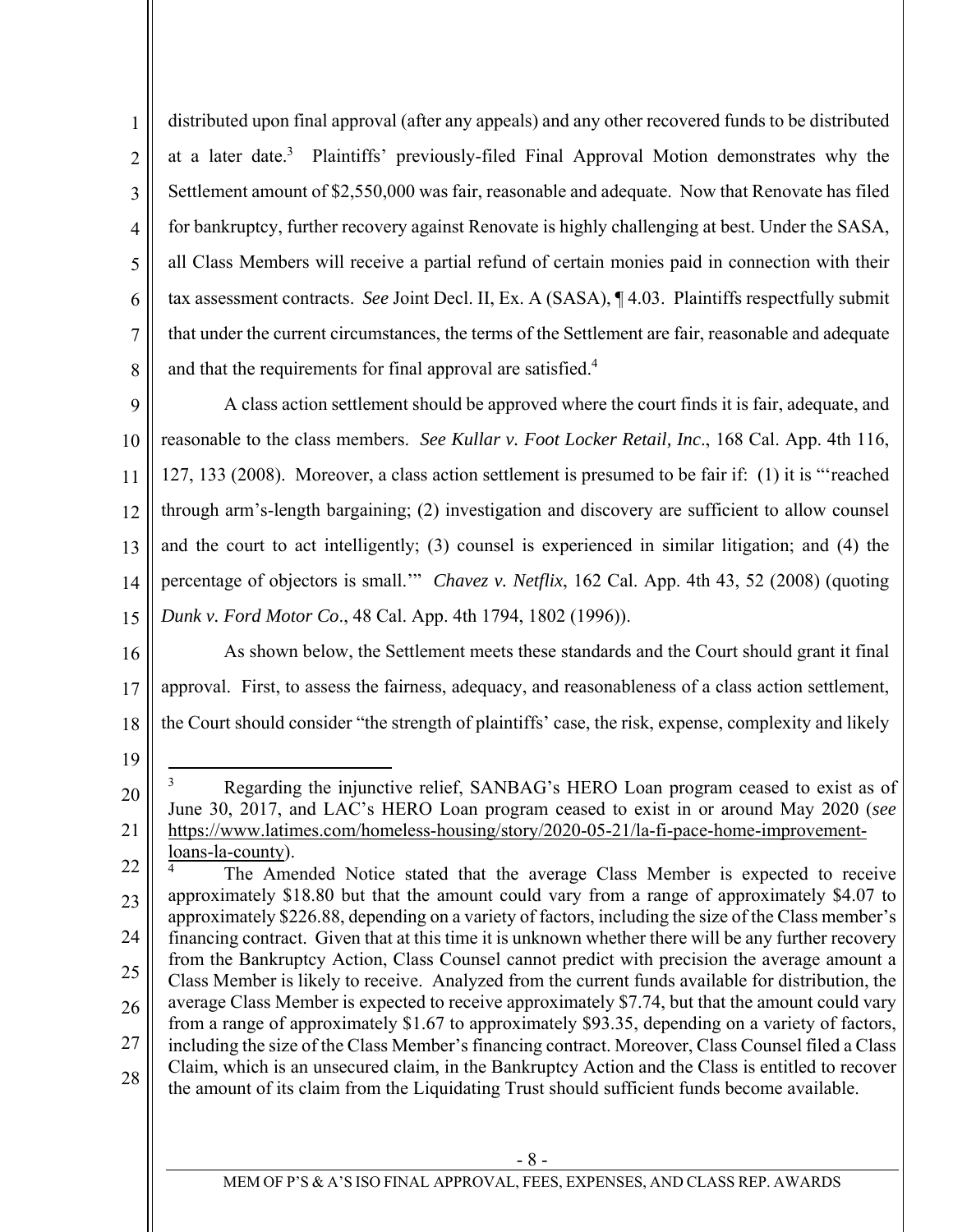1 2 3 4 5 6 7 8 9 10 duration of further litigation, [and] the risk of maintaining class action status. . . ." *See Dunk*, 48 Cal. App. 4th at 1801. Moreover, as previously demonstrated, the Settlement was reached after an exchange of informal discovery and several months of arm's-length, non-collusive bargaining between counsel, including an all-day mediation on November 20, 2018, with the Honorable Jeffrey King (Ret.) at JAMS. While the parties were unable to reach agreement at the mediation, they continued to negotiate for several months, which culminated in an agreement.<sup>5</sup> In addition, as previously demonstrated, Class Counsel is highly experienced in class actions. Finally, as addressed more fully below, the number of objectors relative to the number of Class Members is small (just 0.14%). Moreover, most of those objections were interposed before the bankruptcy, are without merit, and have already been overruled by the Court. *See* Section IX, *infra*.

11

#### **VII. THE SETTLEMENT CLASS SHOULD BE CERTIFIED**

12 13 14 15 This Court's Preliminary Approval Order conditionally certified the Settlement Class and appointed Plaintiffs as class representatives and their counsel as Class Counsel. The Court should now finally certify the Settlement Class for purposes of this Settlement and appoint Plaintiffs as Class Representatives and their undersigned counsel as Class Counsel.

16 17 18 19 20 21 There are two requirements to certify a class:  $(1)$  the class must be ascertainable; and  $(2)$ there must be a well-defined community of interest in the questions of law and fact involved affecting the parties to be represented. *See Daar v. Yellow Cab Co*., 67 Cal. 2d 695, 704 (1967). California courts apply a "lesser standard of scrutiny" to certification of settlement classes. *Global Minerals & Metals Corp. v. Superior Court*, 113 Cal. App. 4th 836, 859 (2003). Each of the criteria for class certification is clearly satisfied in this case.

22

### **A. An Ascertainable Settlement Class Exists and Is Numerous**

23 24 25 The Class is defined by objective characteristics and common transactional facts, *i.e*., (i) all persons or entities who received residential PACE tax assessment financing from WRCOG through the HERO program where the underlying assessment contract was executed by the person

26

1

<sup>27</sup>  28 5 *See* Joint Declaration of Janine L. Pollack and Rachele R. Byrd in Support of: (1) Plaintiffs' Motion for Final Approval of Class Action Settlement; and (2) Plaintiffs' Motion for Award of Attorneys' Fees, Reimbursement of Expenses, and Class Representative Awards, filed May 26, 2020 ("Joint Decl. I"), Ex. D (Newman Decl.) at ¶ 2.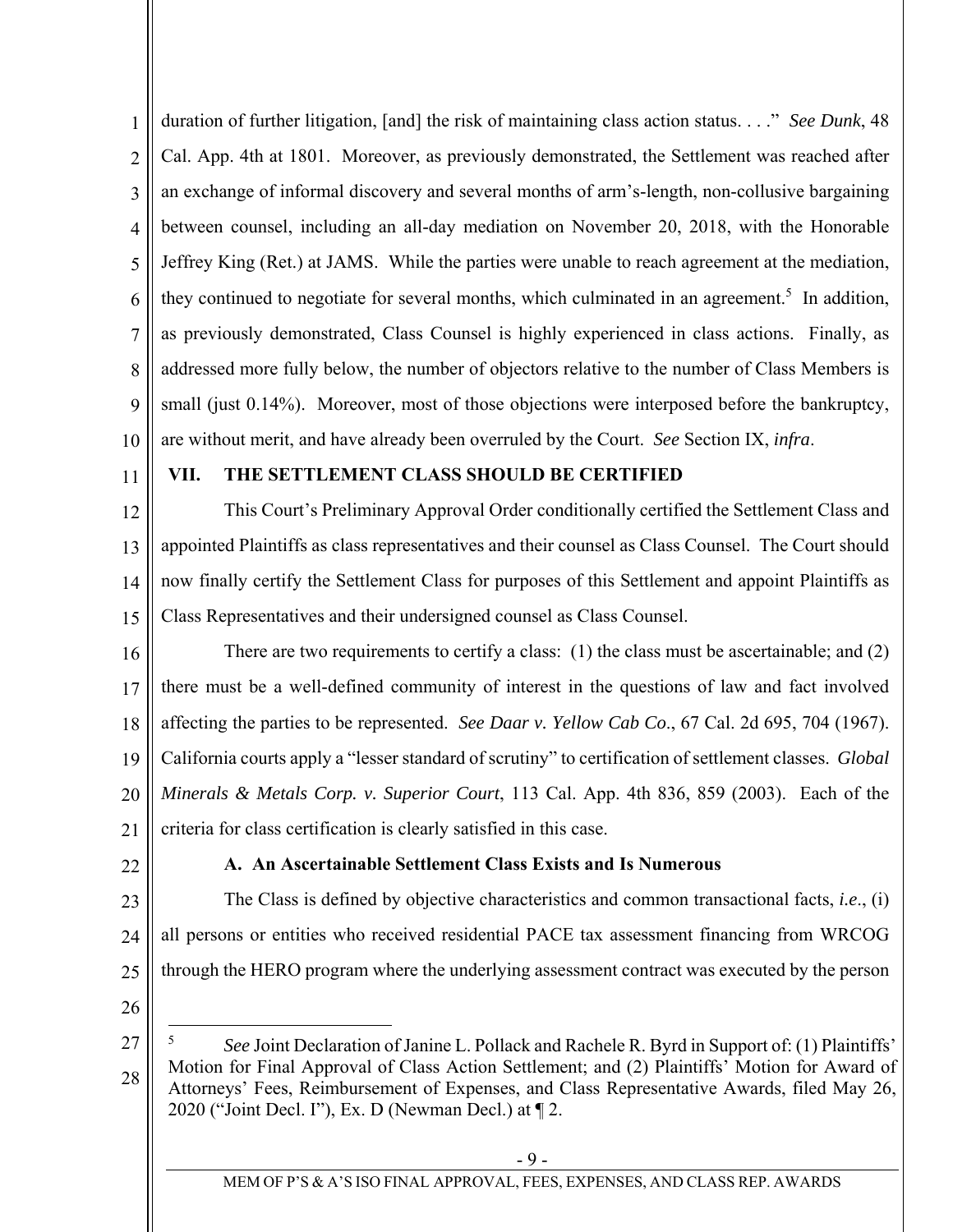1 2 3 4 5 6 7 or entity between January 1, 2012 and July 7, 2016; and (2) all persons or entities who received residential PACE tax assessment financing from LAC or SANBAG through the HERO program where the underlying assessment contract was executed by the person or entity between January 1, 2012 and June 15, 2017. *See* Joint Decl. II, Ex. A (SASA), ¶ 1.27. Therefore, Class Members are readily ascertainable. Moreover, it is undisputed that there were approximately 74,000 HERO assessments during the relevant period and therefore the Settlement Class is also sufficiently numerous. *See* Joint Decl. I, Ex. D (Newman Decl.), ¶ 3.

8

#### **B. There is a Community of Interest**

9 10 11 12 "The community of interest requirement involves three factors: '(1) predominant common questions of law or fact; (2) class representatives with claims or defenses typical of the class; and (3) class representatives who can adequately represent the class.'" *Linder v. Thrifty Oil Co*., 23 Cal. 4th 429, 435 (2000).

13 14 15 16 17 18 19 20 21 22 23 The first factor means that it would be more efficient to jointly try the issues in the action, rather than requiring "each member . . . to individually litigate numerous and substantial questions to determine his or her right to recover following the class judgment . . . ." *Washington Mutual Bank v. Superior Court*, 24 Cal. 4th 906, 913 (2001). The central questions behind the claims in this litigation are: (1) whether Defendant violated Business & Professions Code, § 17200, *et seq*. by engaging in unlawful, unfair and/or deceptive activities with respect to the HERO loans; (2) whether Plaintiffs and the Class would be entitled to relief by reason of Defendant's wrongful conduct; (3) what is the proper measure of damages; and (4) whether Plaintiffs and the Class would be entitled to injunctive relief by reason of Renovate's wrongful conduct. The answers to these questions depend on common evidence that does not vary by Class Member, and so can be fairly resolved—whether through litigation or settlement—for all Class Members at once.

24

25 26 27 28 The second factor, typicality, requires only that the named plaintiff's interests in the action be similar to those of other class members. *See Richmond v. Dart Industries, Inc.*, 29 Cal. 3d 462, 470, 478 (1981). Here, typicality is satisfied because the claims of the Settlement Class arise from the same misconduct that Plaintiffs seek to remedy – common misrepresentations and omissions contained in standardized documents across the entire Class.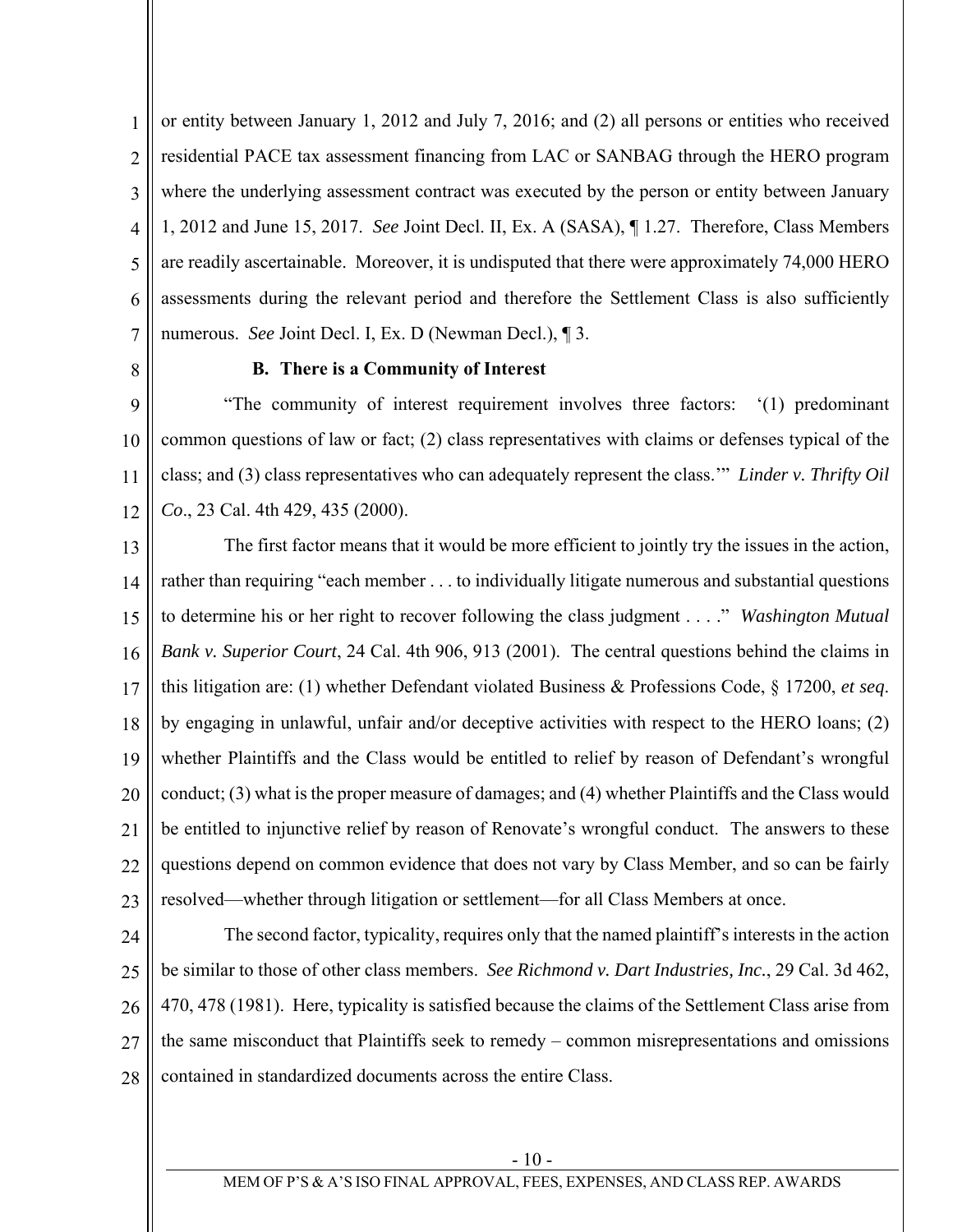1 2 3 4 5 6 7 With respect to the third factor, the representative plaintiff must adequately protect the interests of the class: (1) there must be no disabling conflict of interest between the class representative and the class; and (2) the class representative must be represented by counsel who are competent and experienced in the kind of litigation to be undertaken. *See McGhee v. Bank of*  Am., 60 Cal. App. 3d 442, 450 (1976). Plaintiffs have no conflicts with the Settlement Class, and during the more than five years that this action has been pending, Plaintiffs have participated actively in the case. *See* Plaintiffs' Decls., filed May 26, 2020, ¶¶ 3-10.

8 9 10 11 12 Moreover, Class Counsel have diligently litigated this case and have successfully prosecuted numerous class actions across the country in both state and federal courts in recent years, recovering billions of dollars for injured class members. *See Richmond*, 29 Cal. 3d at 479 (counsel adequate where they had "substantial experience in class action litigation"); Class Counsel Decls., filed May 26, 2020, Ex. B.

13 14

#### **VIII. THE ATTORNEYS' FEES, EXPENSES AND REPRESENTATIVE AWARDS ARE FAIR AND REASONABLE AND SHOULD BE APPROVED**

15 16 17 18 19 20 22 23 24 25 26 27 *The Attorneys' Fees*: In their Fee Motion filed in May 2020, Class Counsel sought an award of \$841,500.00 in attorneys' fees. Given the Bankruptcy Action and the consequent reduction in funds available for distribution to the Class, Class Counsel now seek an award of only \$561,000.00, which represents 33% of the \$1.7 million in Escrowed Funds. Should the Court approve the Settlement and fee request, Class Counsel seek permission to distribute any additional monies to the Class obtained through the Bankruptcy Action, less the same percentage of attorneys' fees and any additional expenses Class Counsel incur and will file a motion for distribution regarding same. As noted in their Fee Motion, the common fund doctrine is generally held applicable "where plaintiffs' efforts have effected the creation or preservation of an identifiable fund of money out of which the fees will be paid." *Jordan v. Dep*'*t of Motor Vehicles*, 100 Cal. App. 4th 431, 446-47 (2002) (citing *Serrano v. Priest*, 20 Cal. 3d 25, 37-38 (1997)). Here, the Settlement resulted in creation of an identifiable fund of \$2,550,000, \$1.7 million of which constitutes the Escrowed Funds, from which refunds, notice and administration costs, attorneys' fees and expenses, the Carveout, and any Representative Awards have been or will be paid.

28

21

Courts have noted that fees awarded in class actions average around 33% of the recovery.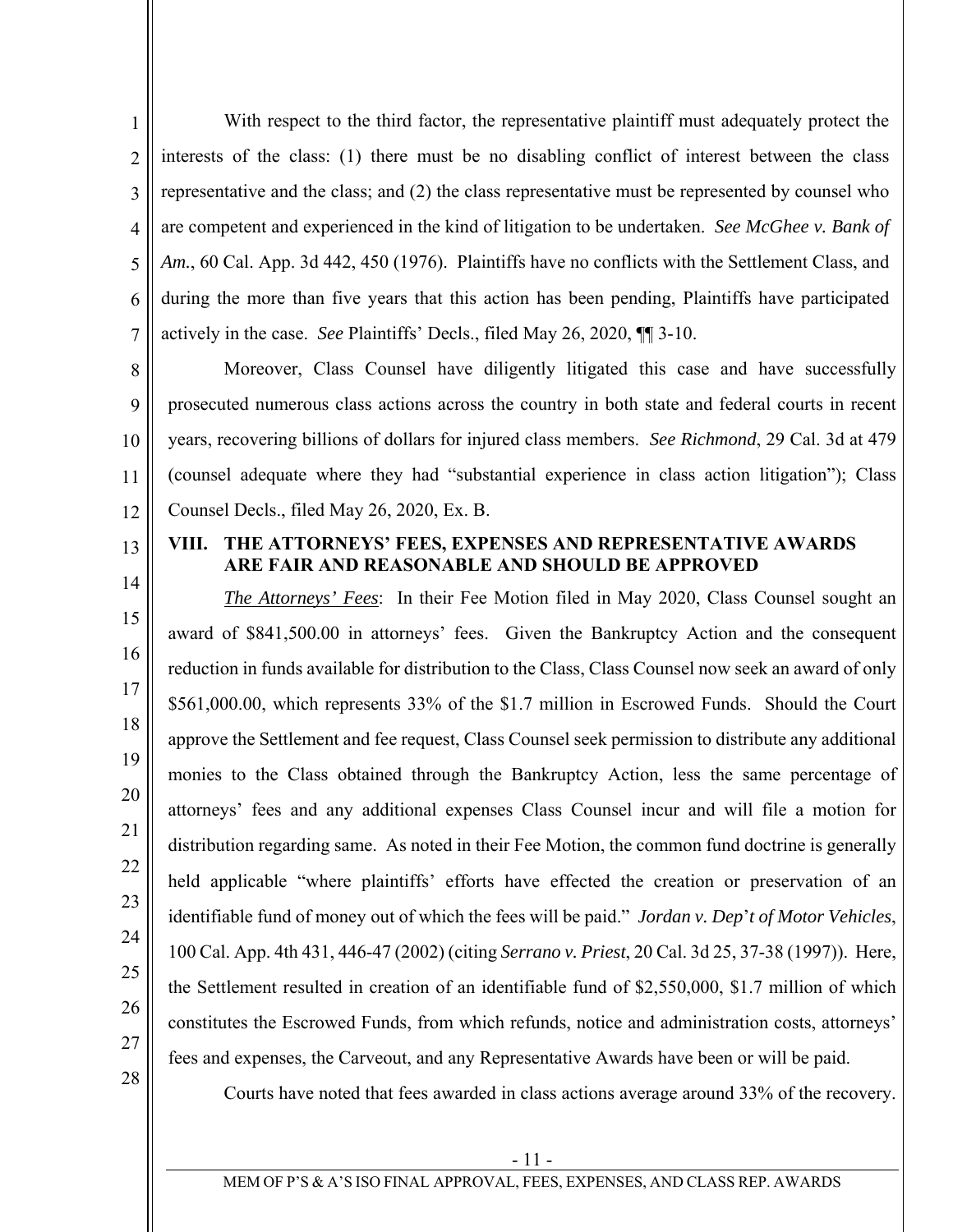1 2 3 4 5 6 7 8 9 10 *See, e.g., Consumer Privacy Cases*, 175 Cal. App. 4th 545, 557, n.13 (2009) ("Empirical studies show that, regardless whether the percentage method or the lodestar method is used, fee awards in class actions average around one-third of the recovery."). In *Laffitte*, for example, the Supreme Court of California affirmed a fee award representing 33.33% of a \$19 million common fund, plus expenses. *Laffitte*, 1 Cal. 5th 480; *Laffitte v. Robert Half Int'l Inc.*, 231 Cal. App. 4th 860, 869-71  $(2014)$ . Courts thus routinely award a one-third fee in contingency cases such as this.<sup>6</sup> As such, here the 33% fee sought falls squarely within the average commonly approved. The requested fees of 33% are based upon the Escrowed Funds unless and until any additional funds are secured from the Bankruptcy Action, at which time the same percentage for fees would be applied. Under prevailing case law, this request is fair and reasonable.

11 12 13 14 15 16 17 18 19 20 21 22 23 24 25 26 The requested fees are also appropriate under the lodestar method. Previously, in their original Fee Motion, Class Counsel reported that they had spent 2,862.40 hours with a collective lodestar of \$1,890,867.75 for work performed over the course of nearly four years, which equated to a "negative multiplier" of 0.45. *See* Joint Decl. I, ¶¶ 35-36. Since that time and through the bankruptcy, Class Counsel have incurred an additional 575.70 hours and lodestar of \$463,510.00 for a total of 3,483.10 hours and lodestar of \$2,354,377.75—*a negative multiplier of 0.24*. *See* Joint Decl. II, ¶ 53. Moreover, the contingency bankruptcy counsel spent 68 hours with a lodestar of \$33,250.00, which will be paid from the attorneys' fees awarded to Class Counsel.7 *Id*. As such, the "negative multiplier" is even more "negative" at this point, almost two years later. Courts routinely hold that a negative multiplier strongly supports the reasonableness of the requested fee. *See, e.g.*, *Oxina v. Lands' End, Inc.*, No. 14cv2577-MMA (NLS), 2016 U.S. Dist. LEXIS 191738, at \*13 (S.D. Cal. Dec. 2, 2016) ("Class Counsel's request for fees is reasonable, given that the requested fees are a negative multiplier of Class Counsel's lodestar to date."); *In re Amgen Sec. Litig.*, No. CV 7-2536 PSG (PLAx), 2016 U.S. Dist. LEXIS 148577, at \*27 (C.D. Cal. Oct. 25, 2016) ("Moreover, courts have recognized that a percentage fee that falls below counsel's lodestar strongly supports the reasonableness of the award") (citation omitted).

27

28

<sup>6</sup> *See* Fee Motion at n.4 and Joint Decl. I, Ex. E for a non-exhaustive list of other cases awarding a percentage of the common fund of one-third or more.

<sup>7</sup> Class Counsel negotiated a reduced hourly rate. *See* Joint Decl. II, ¶ 53.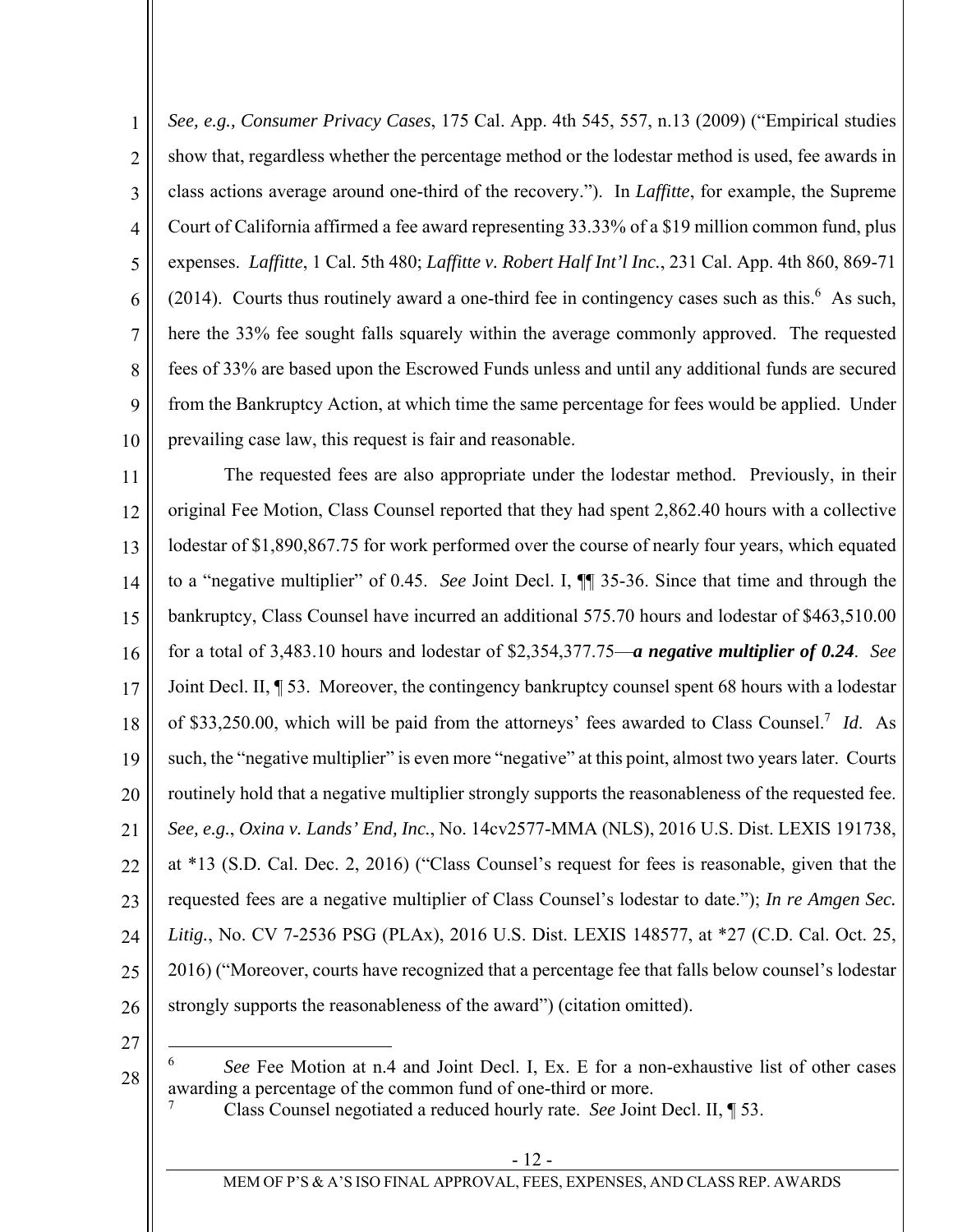1 2 3 4 5 6 7 8 9 10 11 12 13 14 15 16 17 Class Counsel are highly-regarded members of the bar and have extensive experience in class actions and complex litigation. Their rates are squarely in line with prevailing rates in this jurisdiction and Southern California and are paid by hourly paying clients of their firms and/or have been approved by numerous other courts. *See* Class Counsel Decls., filed May 26, 2020. Class Counsel's rates of \$700 to \$1,025 for partners and \$465 to \$595 for associates and Of Counsel are within the prevailing market rates in the Southern California area for attorneys of comparable skill, experience, and reputation.<sup>8</sup> See, e.g., Granados v. County of L.A., No. BC361470, 2018 Cal. Super. LEXIS 7789, at \*81 (Nov. 14, 2018) ("Class Counsel's hourly rates [of \$625 to \$965 for partners and \$445 to \$530 for associates] are reasonable for their skill and the work they performed."); *Bergstein v. Stroock & Stroock & Lavan*, No. BC483164, 2013 Cal. Super. LEXIS 593, at \*12 (L.A. Cnty. Super. Ct. Feb. 14, 2013) (approving rates up to \$920 per hour and noting that "in the Los Angeles legal community, attorney billing rates of \$1000 per hour and above are no longer unheard of"); *Rodriguez v. Cnty. of Los Angeles*, 96 F. Supp. 3d 1012, 1022-23 (C.D. Cal. 2014) (approving attorney rates from \$500 to \$975 in a case against County of Los Angeles). Likewise, Class Counsel's rates for paralegals, which range from \$210 to \$340, are reasonable. *See Perfect 10, Inc. v. Giganews, Inc.*, No. CV 11-07098-AB (SHx), 2015 U.S. Dist. LEXIS 54063, at \*65 (C.D. Cal. Mar. 24, 2015) (approving paralegal rates of \$240 to \$345).

18 19 20 21 Given the time and effort that Class Counsel has expended over the course of more than five years to obtain a Settlement and to protect that Settlement in the Bankruptcy Action, which threatened to destroy it entirely, Class Counsel respectfully submit that the request for attorneys' fees (which equates to a negative multiplier) should be granted.

22

23 24 25 *The Expenses*: Class Counsel also seek a total of \$82,914.59 in unreimbursed expenses, which include, *inter alia*, legal research, necessary travel and other reasonable expenses. Class Counsel previously reported on May 26, 2020 that their total expenses were \$58,423.6. Since that time, Class Counsel and contingency bankruptcy counsel have incurred an additional \$24,490.93

26

<sup>27</sup>  28 The use of current rates is proper since such rates compensate for inflation and loss of use of funds. *Mo. v. Jenkins*, 491 U.S. 274, 283-84 (1989)*.* That is particularly apt here, where the case has lasted more than five years. *See also Mackinnon v. Imvu, Inc.*, No. 111-cv-193767, 2016 Cal. Super. LEXIS 175, at \*2-3 & n.1 (Santa Clara Cnty. Super. Ct. Feb. 22, 2016) (citing *LeBlanc-Sternberg v. Fletcher*, 143 F.3d 748, 764 (2d Cir. 1998)).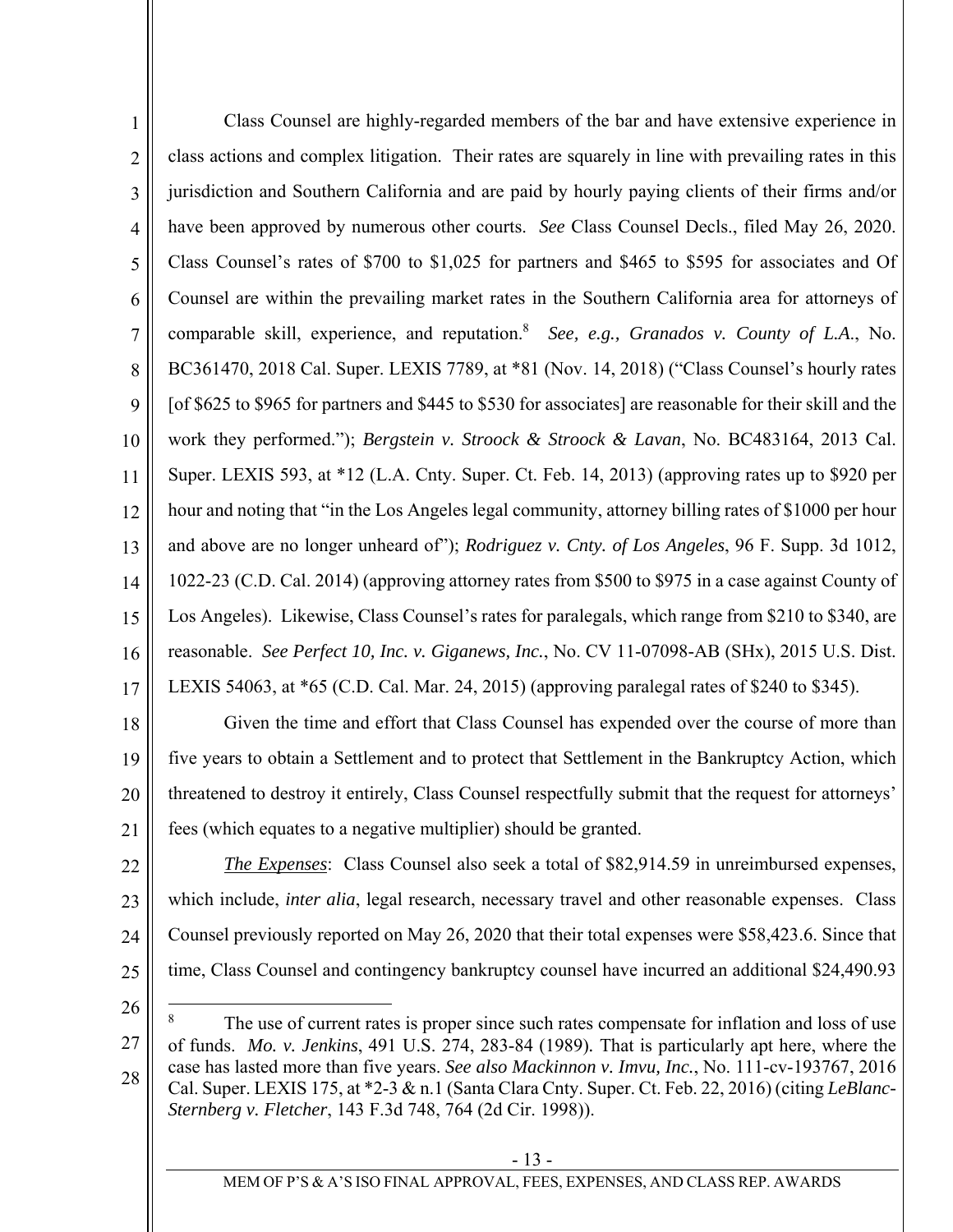1 2 3 4 5 6 7 8 9 10 in expenses, consisting of Delaware bankruptcy counsel's retainer in the amount of \$5,000 along with invoices due and owing of \$15,370.50 (all non-contingent), legal research, attorney services, postage, document reproduction, court fees, telephone and secretarial overtime. As noted *supra*, while the additional expenses bring the total for the case to slightly more than the \$80,000 stated in the Amended Notice, the expenses related to bankruptcy counsel were unexpected at that time. However, these expenses were necessary and reasonable. Class Counsel also anticipate incurring additional expenses through the end of the claims process. There were no objections to the expenses of \$58,423.66 delineated in the initial application and Class Counsel submit that the newly incurred expenses of \$24,490.93 were necessary and reasonable to the prosecution of the case and should be approved, bringing the total to \$82,914.59.

11 12 13 14 15 16 17 18 *The Class Representative Awards*: Class Counsel request a \$5,000 Class Representative Award for each of three Class Representatives (Plaintiffs Richardson, Ramos, and Petetan) and a single \$5,000 award for the Loyas, an amount which is less than the amounts often awarded. *See, e.g., Cellphone Termination Fee Cases*, 186 Cal. App. 4th 1380, 1393-95 (2010) (affirming \$10,000 awards); *Blacksher*, 2008 Cal. Super. LEXIS 1464, at \*10-11 (\$10,000 award).The efforts of the Class Representatives in assisting Class Counsel to achieve this excellent Settlement are described in the declarations submitted by each Class Representative. *See* Plaintiff Decls., filed May 26, 2020.

19

#### **IX. THE OBJECTIONS SHOULD BE OVERRULED**

20 21 22 23 24 25 26 27 By Order dated September 29, 2020, as a result of the analysis the Court performed when previously evaluating the Settlement, the Court held that "[a]ll objections other than those expressly adopted by the Court related to the Supplemental Notice Program, the Amended Notice or the release are hereby OVERRULED." *See* Order Approving Supplemental Notice Plan, Continuing Final Approval Hearing, dated October 1, 2020.<sup>9</sup> The objections overruled by the Court fell into the following categories: complaints about the HERO program in general or about specific aspects of the program; complaints about the potential amount of payments due Settlement Class Members or the amount of attorneys' fees sought; and objections that were procedurally

28 <sup>9</sup> To the extent there were objections to the notice or release, those were addressed. *See supra*.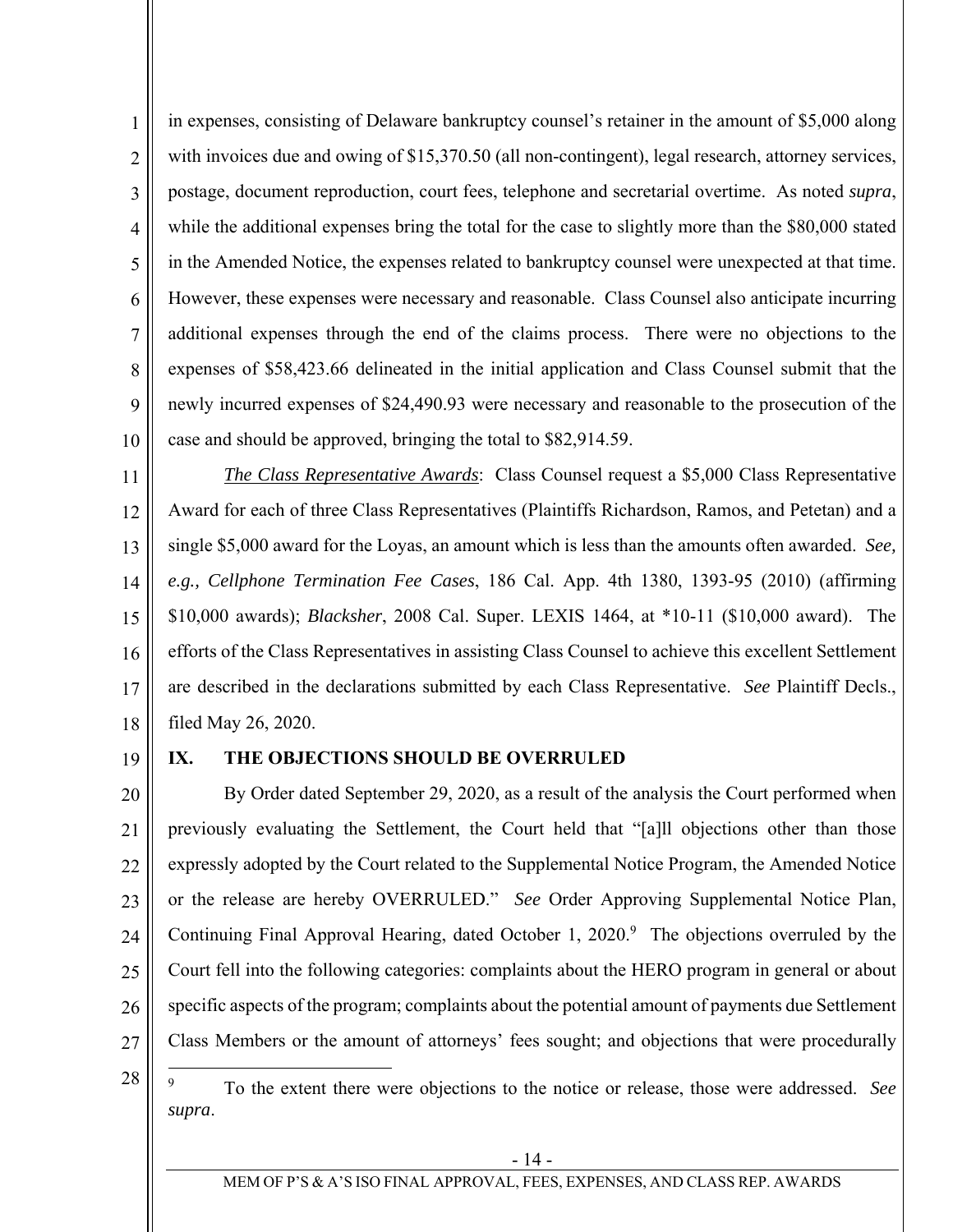1 2 3 4 5 6 improper, or did not appear to be objections at all (the "Overruled Objections"). With one exception relating to the Representative Awards, the objections received after implementation of the Supplemental Notice Program all fall into those same categories and, as such, should similarly be overruled as they do not provide a basis to deny Plaintiffs' Final Approval Motion or Fee Motion. The current objections received from the Supplemental Notice Program should thus similarly be overruled.

7 8 9 10 11 12 13 14 15 16 17 18 Specifically, there were 95 objections received after the initiation of the Supplemental Notice Program. Some objections contained more than one assertion and thus fall into more than one category. There were 48 complaints about the HERO program in general, or about specific aspects of the program; 28 complaints about the potential amount of payments due Settlement Class Members; nine complaints about the amount of attorneys' fees sought; and 20 that were procedurally improper (*e.g.*, blank) or did not appear to be objections at all (this category technically reduces the total number of objections down to 75). As noted above, these categories of objections were all rejected by the Court in the Overruled Objections and should be rejected again. As to the objection regarding the Representative Awards, as discussed above, such awards are well within the range of such awards typically granted in cases such as this, and the awards are warranted for the efforts of the Class Representatives in assisting Class Counsel to achieve this Settlement. As such this objection should be overruled.

19 20 21 22 23 In total, there were 107 objections through both notices, which amounted to a minuscule percentage (0.14%) of the Class. None presents a valid reason for denying final approval of the Settlement. *See Dandan Pan v. Qualcomm Inc.*, No. 16-cv-01885-JLS-DHB, 2017 U.S. Dist. LEXIS 120150, at \*30 (S.D. Cal. July 31, 2017) (small number of objections to a proposed class action settlement "raises a strong presumption [of fairness].") (internal quotations omitted).

24 **X. CONCLUSION**

25 26 27 Class Counsel respectfully submit that the Court should approve the Settlement and the award of \$561,000.00 in attorneys' fees, reimbursement of \$82,914.59 in expenses, and Class Representative Awards of \$20,000, to be paid from the Settlement Fund.

28 DATED: February 24, 2022

By: Rachell R. Byrd<br>RACHELE R. BYRD

MEM OF P'S & A'S ISO FINAL APPROVAL, FEES, EXPENSES, AND CLASS REP. AWARDS